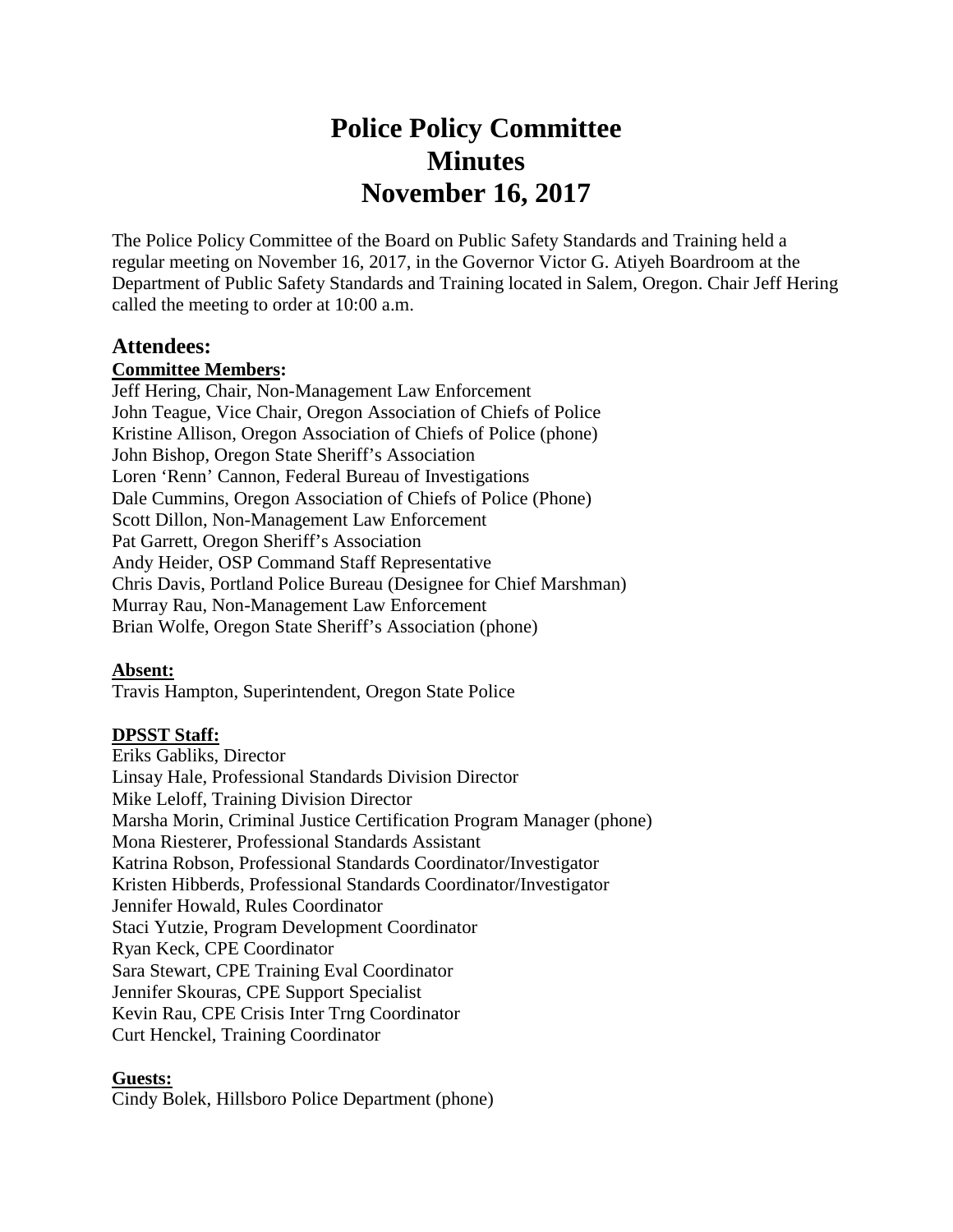Chief Brett Smith, Canby Police Department Theresa Plummer Craig Prins, DOC Inspector General Jennifer Chapman, Oregon AFSCME William Goff, Portland Police Bureau Mike Murray John Chamber Mike Loughary, DOJ Criminal Justice Division Neil Talo, DOJ Labor and Employment Division Stephen Steinberg, Clackamas County Peace Ofc Assoc. Stephen James, Washington State University Alex Nilo, CTUIR-DCFS Chief Tim Addleman, Umatilla Tribal PD Tony Barnett Robert Wood Brad Robertson, Multnomah CO Sheriff's Office

#### ≼ธ≼ธ≼ธ

#### **1. Introductions**

Introductions of members, guest and staff were presented.

#### **2. Minutes of August 17, 2017**

Approve the minutes of the August 17, 2017 Police Policy Committee meeting.

• *John Bishop moved that the committee approve the minutes of the August 17, 2017 Police Policy Committee meeting. Travis Hampton seconded the motion. The motion carried unanimously.*

#### **3.** *\****Approval for Changes to the Basic Police Curriculum**  Presented by Staci Yutzi

The Training Division request the approval of the Police Policy Committee to make modifications to the Basic Police curriculum based on a review completed in October by the Phase 1 Basic Police Revision Advisory Panel and the CPE Advisory Committee. The recommended changes were presented to the Police Policy members.

• *Pat Garrett recommended approval of the proposed changes to the DPSST Basic Police Curriculum. John Bishop seconded the motion. The motion carried unanimously.*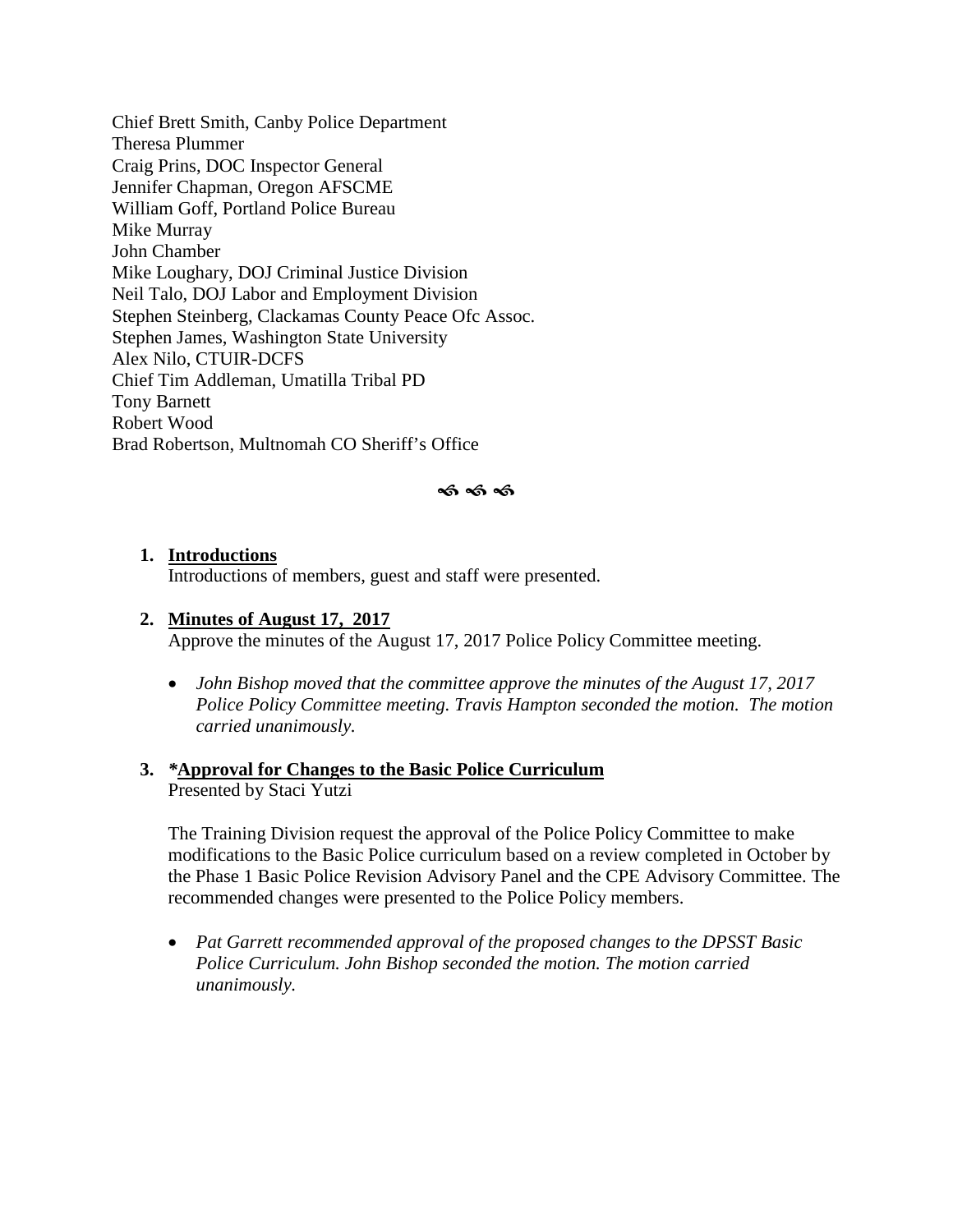# **4. \*Introduction to the New Denial/Revocation/Suspension Standards**  Presented by Linsay Hale

Linsay Hale provided an overview of the new standards for the Criminal Justice Denial/Revocation/Suspension to the policy members (OAR 259-008-0070). The new standard took effect 8-1-17.

#### **5. \*McDonald, Rachel DPSST # 57760 – Portland Police Bureau; Application for Training and Subsequent Police Certifications**  Presented by Katrina Robson

*For the record Chris Davis recused himself due to a conflict of interest.*

Issue: In July 2017, DPSST received an F-5 (Application for Training) for McDonald. McDonald reported a conviction for DUI out of Colorado. The incident report was provided to DPSST by the hiring agency.

Pursuant to OAR 259-008-0070 staff requested the Committee to review this conduct to determine if the Board's moral fitness standards have been violated.

| <b>Vote/Consensus</b>                            | Second      | Vote       | Outcome        |
|--------------------------------------------------|-------------|------------|----------------|
| Murray Rau moved that the Police Policy          | Andy Heider | $10$ ayes; | Motion passes, |
| Committee adopts the staff report as the         |             | 0 nays;    | Chris Davis    |
| record upon which its recommendations are        |             | 1 recusal  | abstaining     |
| based.                                           |             |            |                |
| Consensus reached that McDonald's                | John Teague | 10 ayes    | Motion passes, |
| conduct meets the criteria of Gross              |             | 0 nays;    | Chris Davis    |
| <b>Misconduct</b> based upon the violation       |             | 1 recusal  | abstaining     |
| which resulted in her conviction of DUI.         |             |            |                |
|                                                  |             |            |                |
| John Bishop moved that this Gross                |             |            |                |
| <b>Misconduct</b> , when considered alone, rises |             |            |                |
| to the level to warrant action against the       |             |            |                |
| officer's certification (s).                     |             |            |                |
| Consensus reached that the conduct did not       |             |            |                |
| involve Misuse of Authority as defined in        |             |            |                |
| Administrative Rule.                             |             |            |                |
| Consensus reached that the conduct did not       |             |            |                |
| involve Disregards for the Rights of             |             |            |                |
| <b>Others</b> as Administrative Rule.            |             |            |                |
| Consensus reached that the conduct did not       |             |            |                |
| involve <b>Dishonesty</b> as defined in          |             |            |                |
| Administrative Rule.                             |             |            |                |

## *Rachel McDonald presented verbal mitigation*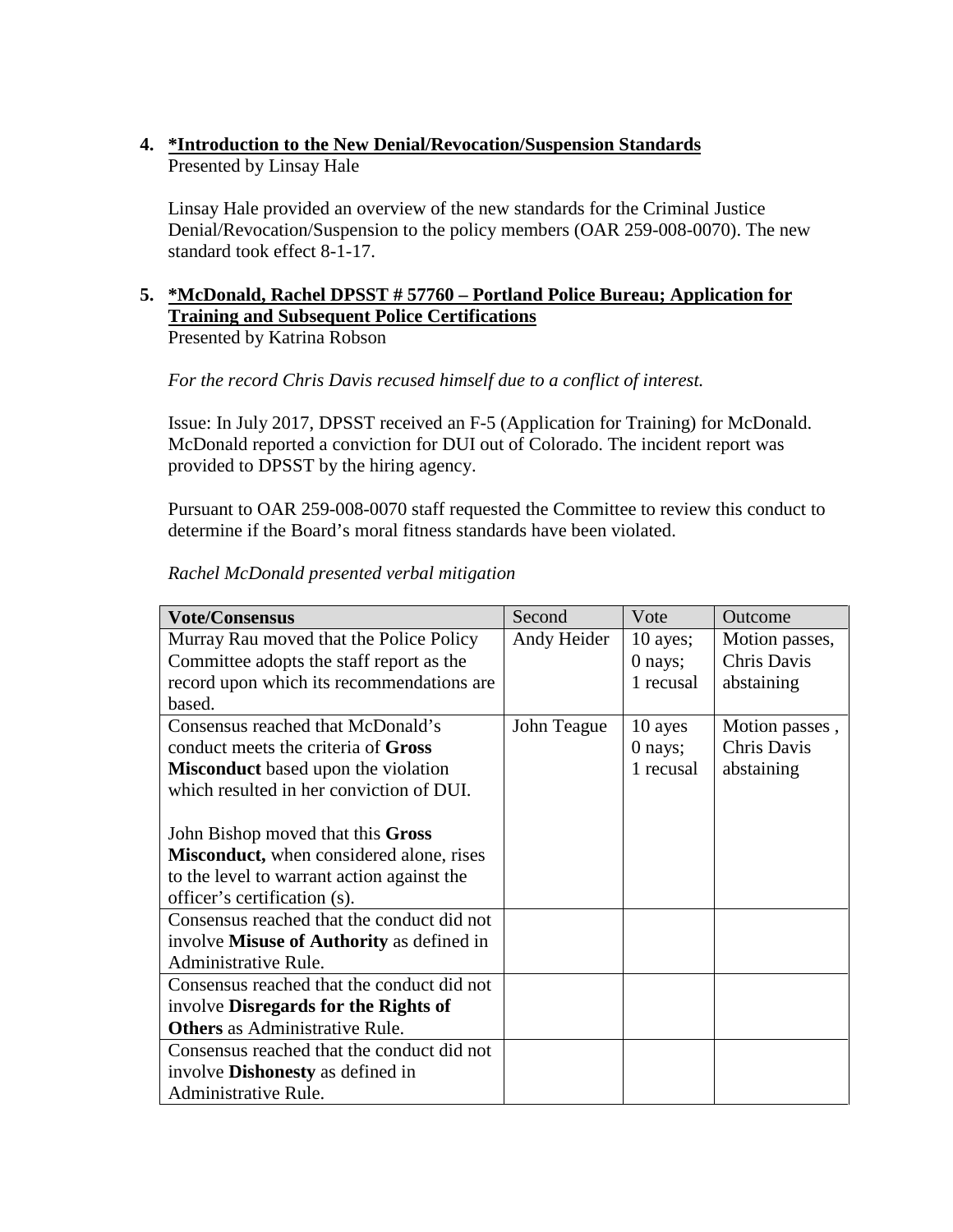| The Police Policy Committee reviewed and<br>considered the <b>Aggravating</b> and<br><b>Mitigating</b> circumstances specific to this<br>case as required by OAR 259-008-<br>$0070(4)(f)(B)$ . |            |                                      |                                             |
|------------------------------------------------------------------------------------------------------------------------------------------------------------------------------------------------|------------|--------------------------------------|---------------------------------------------|
| By consensus the Committee found as<br>additional <b>Aggravating</b> Circumstances that<br>McDonald's BAC level was high.                                                                      |            |                                      |                                             |
| By consensus the committee found as<br>additional <b>Mitigating</b> Circumstances that<br>McDonald shows a strong capacity to serve                                                            |            |                                      |                                             |
| others in her community as well as taking<br>responsibility for her responsibility.                                                                                                            |            |                                      |                                             |
| After considering the totality of the case,<br>John Bishop recommended to the Board<br>that <i>no action</i> be taken on McDonald's<br>certification.                                          | Murray Rau | $10$ ayes;<br>$0$ nays;<br>1 recusal | Motion passes,<br>Chris Davis<br>abstaining |

# **6. \*Ruiz, Jason DPSST # 57553 – Bend Police Department; Application for Training And Subsequent Police Certification**

Presented by Katrina Robson

Issue: In June 2017, DPSST received an F-5 (Application for Training) for Ruiz. Ruiz reported a conviction (citation) for Loaded Weapon and Open Fire. Possession of a Loaded Firearm upon a National Wildlife Refuge is comparable to ORS 166.250, Unlawful Possession of a Firearm. Unauthorized Fire during Fire Restrictions upon a National Wildlife Refuge is comparable to ORS 164.335 Reckless Burning. DPSST requested the incident report and received it.

Pursuant to OAR 259-008-0070 staff requested the Committee to review this conduct to determine if the Board's moral fitness standards have been violated.

| Vote/Consensus                           | Second        | Vote         | <b>Outcome</b>     |
|------------------------------------------|---------------|--------------|--------------------|
| Kristine Allison moved that the Police   | Chris         | 11 ayes      | Motion passes      |
| Policy Committee adopts the staff report | Davis         | 0 nays       | unanimously        |
| as the record upon which its             |               |              |                    |
| recommendations are based.               |               |              |                    |
| Consensus reached that Ruiz's conduct    | John          | Murray Rau   | <b>Motion</b> dies |
| meets the criteria of Gross Misconduct   | <b>Bishop</b> | rescinds the |                    |
| based the conviction of a violation,     |               | motion       |                    |
| possession of marijuana while conducting |               |              |                    |

*Jason Ruiz presented verbal mitigation*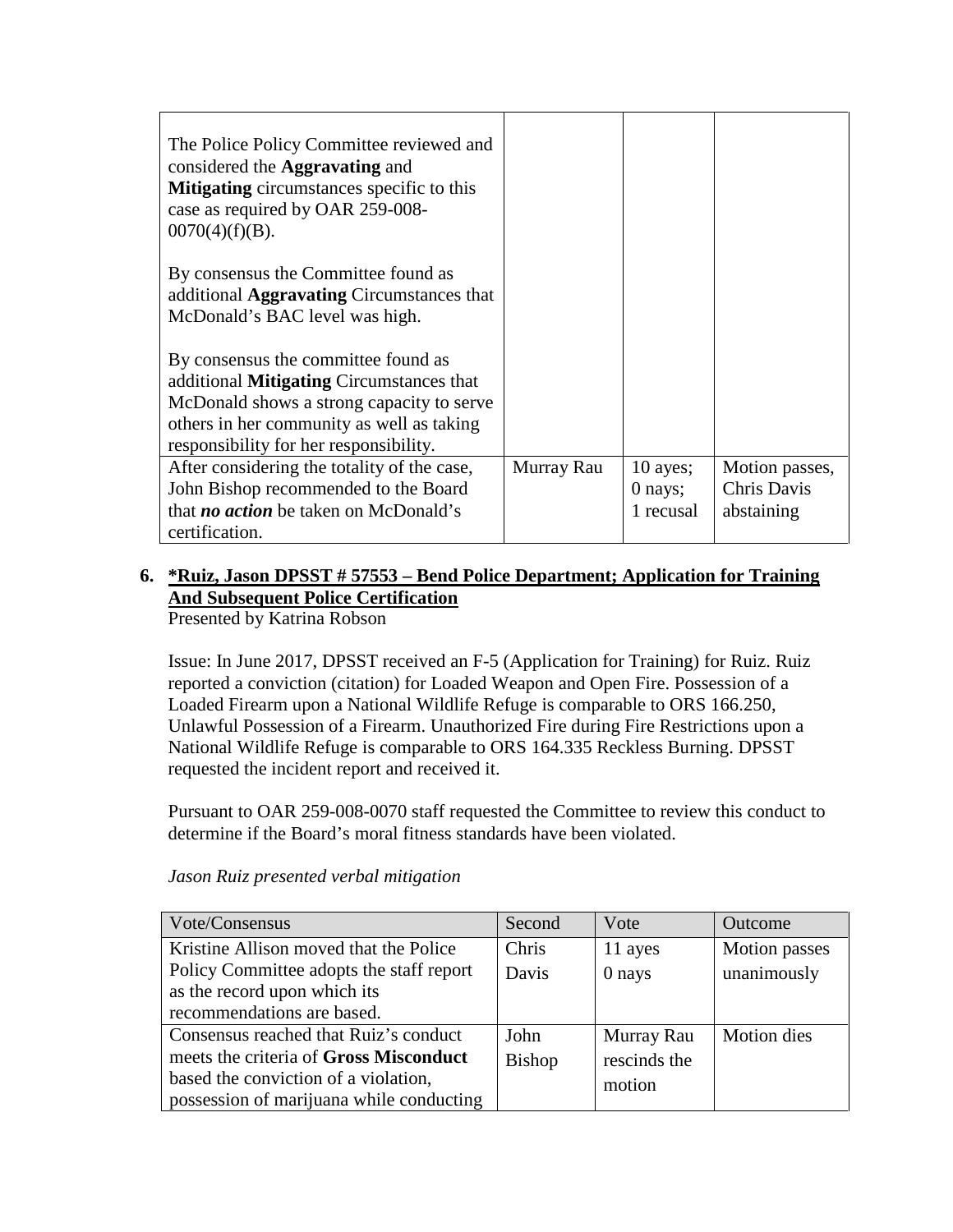| other offenses and reckless disregard for<br>fire law with signs posted.<br>Murray Rau moved that this Gross<br>Misconduct, when considered alone, rises |          |         |                      |
|----------------------------------------------------------------------------------------------------------------------------------------------------------|----------|---------|----------------------|
| to the level to warrant action against the<br>officer's certification (s).                                                                               |          |         |                      |
| Chris Davis moved that this Gross                                                                                                                        |          | 11 ayes |                      |
| <b>Misconduct</b> when considered alone does                                                                                                             | Pat      | 0 nays  | <b>Motion</b> passes |
| not rise to the level to warrant action                                                                                                                  | Garrett  |         | unanimously          |
| against the officer's certification(s).                                                                                                                  |          |         |                      |
| Consensus reached that the conduct did                                                                                                                   |          |         |                      |
| not involve Misuse of Authority as                                                                                                                       |          |         |                      |
| defined in Administrative Rule.                                                                                                                          |          |         |                      |
| Consensus reached that the conduct did                                                                                                                   |          |         |                      |
| not involve Disregard for the Rights of                                                                                                                  |          |         |                      |
| <b>Others</b> as defined in Administrative Rule.                                                                                                         |          |         |                      |
| Consensus reached that the conduct did                                                                                                                   |          |         |                      |
| not involve <b>Dishonesty</b> as defined in                                                                                                              |          |         |                      |
| <b>Administrative Rule</b>                                                                                                                               |          |         |                      |
| The Police Policy Committee reviewed                                                                                                                     |          |         |                      |
| and considered the Aggravating and                                                                                                                       |          |         |                      |
| <b>Mitigating</b> circumstances specific to this                                                                                                         |          |         |                      |
| case as required by OAR 259-008-                                                                                                                         |          |         |                      |
| $0070(4)(f)(B)$ .                                                                                                                                        |          |         |                      |
| The committee found as additional                                                                                                                        |          |         |                      |
| <b>Aggravating</b> circumstances based on his                                                                                                            |          |         |                      |
| verbal mitigation, Ruiz doesn't seem to                                                                                                                  |          |         |                      |
| take ownership of the crime as he thought                                                                                                                |          |         |                      |
| that what he was doing was legal.                                                                                                                        |          |         |                      |
|                                                                                                                                                          |          |         |                      |
| The committee found no additional                                                                                                                        |          |         |                      |
| <b>Mitigating</b> circumstances.                                                                                                                         |          |         |                      |
|                                                                                                                                                          |          |         |                      |
| After considering the totality of the case,                                                                                                              | Kristine | 11 ayes | Motion carried       |
| Pat Garrett recommends to the Board that                                                                                                                 | Allison  | 0 nays  | unanimously          |
| no action be taken on Ruiz's certification.                                                                                                              |          |         |                      |

# **7. \*Barnett, Anthony DPSST # 37913 – Request for Eligibility Determination**  Presented by Katrina Robson

Issue: On November 2, 2017 Anthony Barnett submitted a written request for an eligibility determination reinstating his ability to reapply for police certification.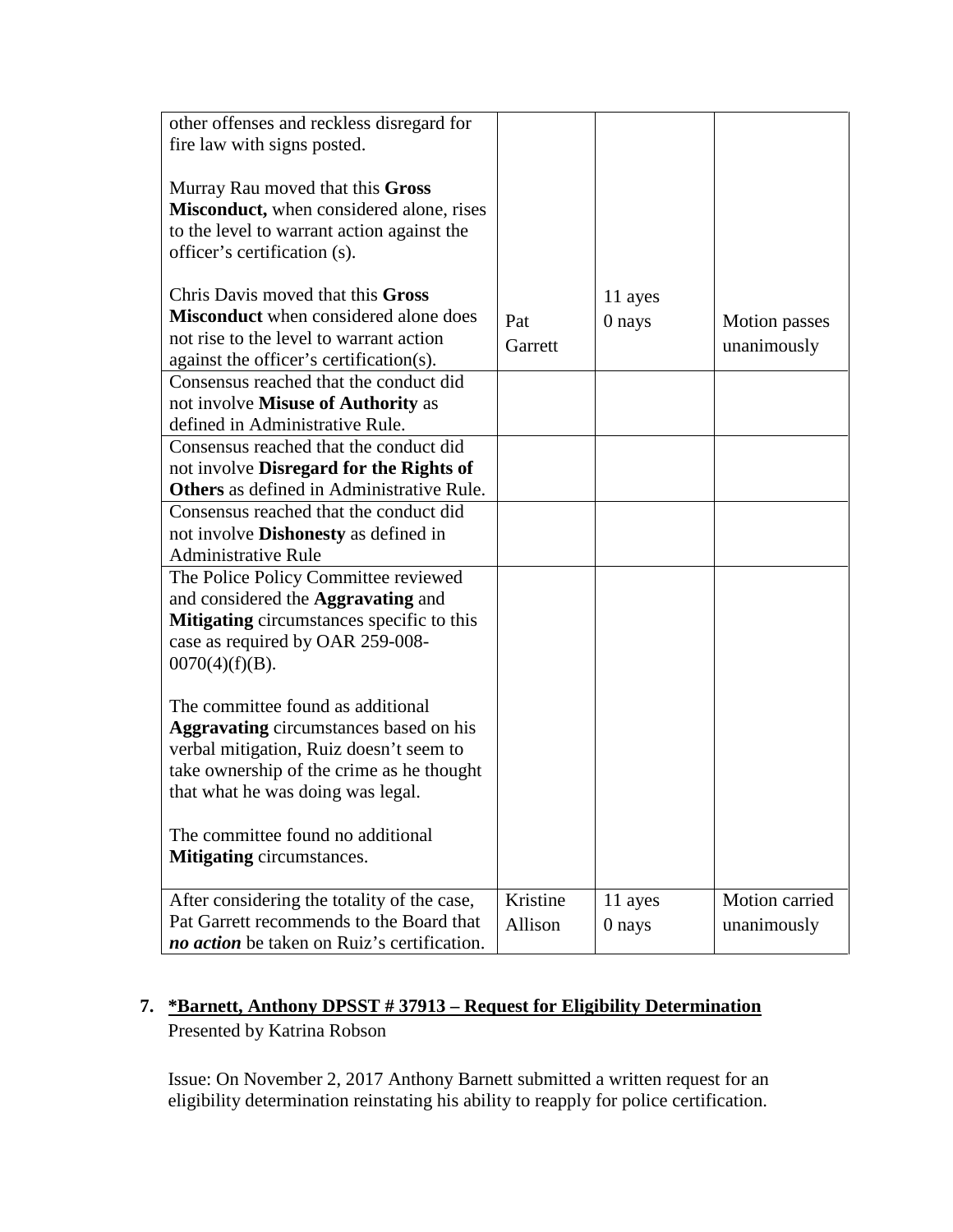On November 3, 2014, a final order was issued to Barnett stating that his police certifications were revoked with a minimum period of ineligibility to reapply for three years form the effective date of the Final Order. The Final Order was signed by Department of Public Safety Standards and Training (DPSST) Director Eriks Gabliks on November 3, 2014.

On November 2, 2017, staff did a criminal history check through LEDS and OJIN and found no criminal violations or arrests for Barnett. DPSST requests that the PPC review Barnett's written request for eligibility determination and recommend to the Board whether or not Barnett's eligibility to apply for certification should be restored.

Pursuant to OAR 259-008-0070 staff requested the Committee to review this conduct to determine if the Board's moral fitness standards have been violated.

| Vote/Consensus                                                                                                                                               | Second         | Vote              | Outcome                          |
|--------------------------------------------------------------------------------------------------------------------------------------------------------------|----------------|-------------------|----------------------------------|
| Murray Rau moved that the Police Policy<br>Committee adopts the staff report as the<br>record upon which its recommendations are<br>based                    | Andy<br>Heider | 11 ayes<br>0 nays | Motion<br>carried<br>unanimously |
| Consensus reached that the no<br><b>Aggravating</b> circumstances were found.<br>Consensus reached that the no <b>Mitigating</b><br>circumstances were found |                |                   |                                  |
| Murray Rau moved the PPC finds that<br>Barnett's eligibility to apply for police<br>certifications be restored and recommends<br>such to the Board.          | John Teague    | 11 ayes<br>0 nays | Motion<br>carried<br>unanimously |

## **8. \*Hewitt, Megan DPSST #31385 – Hillsboro Police Department; Basic, Intermediate, Advanced, Supervisory, and Management Police Certifications** Presented by Katrina Robson

Issue: On January 10, 2017, DPSST received personnel Action Request (F-4) from Hillsboro Police Department (HPD) indicating that Hewitt had resigned during an investigation.

Pursuant to OAR 259-008-0070 staff requested the Committee to review this conduct to determine if the Board's moral fitness standards have been violated.

*Dan Thenel, Thenell Law Group; representing Megan Hewitt, gave verbal mitigation*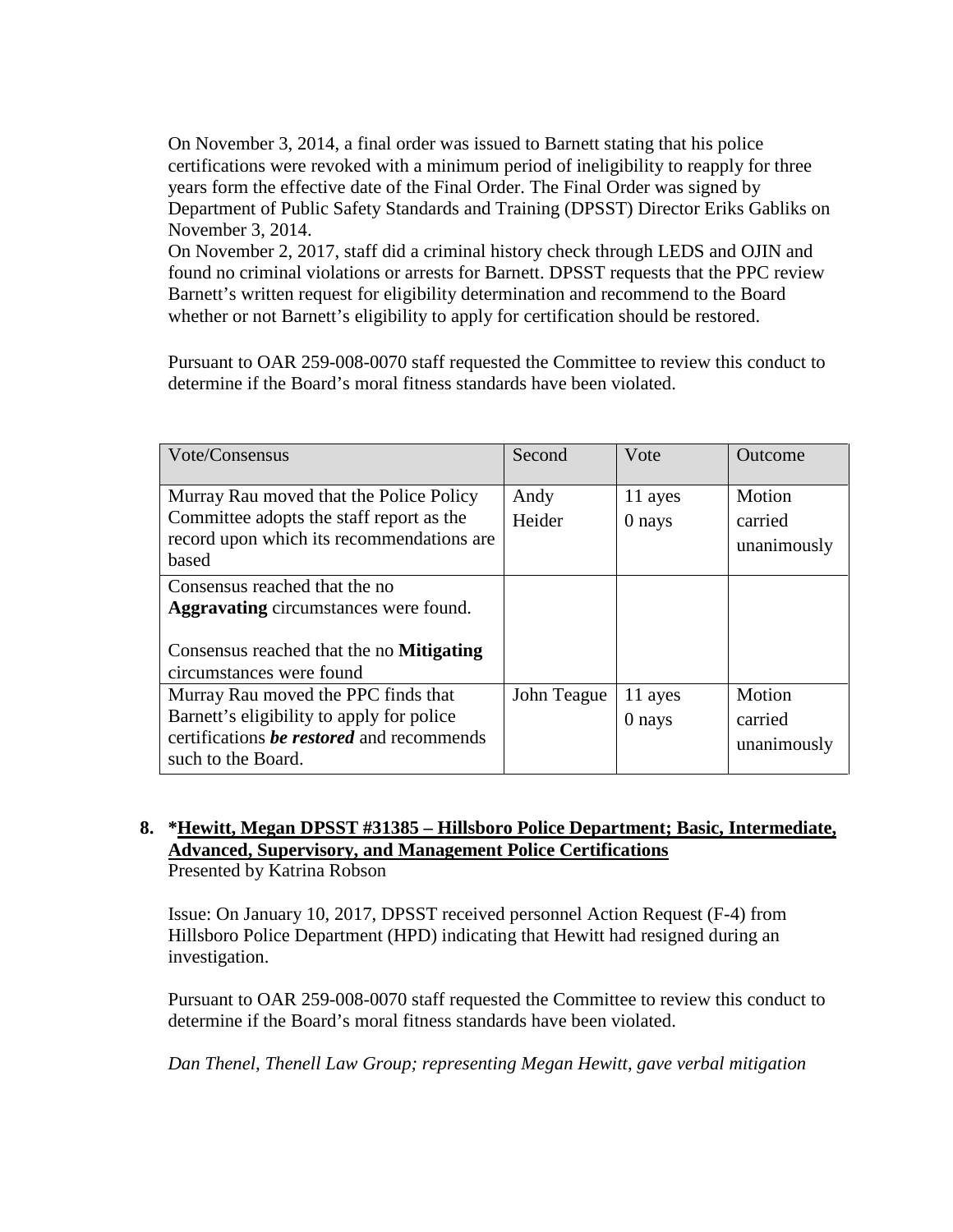| Vote/Consensus                                | Second  | Vote | Outcome        |
|-----------------------------------------------|---------|------|----------------|
| Kristine Allison moved that the Police Policy | Pat     | 11   | Motion carried |
| Committee does not adopt the staff report due | Garrett | ayes | unanimously    |
| to the information that has been redacted be  |         |      |                |
| made available for the members to review. It  |         | nays |                |
| was requested to table the case for now until |         |      |                |
| further information can be brought forward.   |         |      |                |

# **9. \*Plummer, Teresa DPSST #31191 – Basic, Intermediate, Advanced, Supervisory, Management, and Executive Police Certifications and Instructor Certification** Presented by Katrina Robson

*For the record Kristine Allison recused herself due to a conflict of interest*.

Issue: In April 2017, DPSST Received an F-4 reporting that Plummer resigned with a settlement agreement. DPSST staff requested and received all documentation surrounding the resignation and settlement agreement.

Pursuant to OAR 259-008-0070 staff requested the Committee to review this conduct to determine if the Board's moral fitness standards have been violated.

*Teresa Plummer gave verbal mitigation.* 

| Vote/Consensus                                   | Second      | Vote          | Outcome                |
|--------------------------------------------------|-------------|---------------|------------------------|
| John Teague moved that the Police                | John Bishop | 10 ayes       | Motion passes,         |
| Policy Committee adopts the staff report         |             | $0$ nays; $1$ | <b>Kristine Alison</b> |
| as amended as the record upon which its          |             | recusal       | abstaining             |
| recommendations are based                        |             |               |                        |
| Consensus reached that the conduct did           |             |               |                        |
| not involve Gross Misconduct as                  |             |               |                        |
| defined in Administrative Rule.                  |             |               |                        |
| Consensus reached that the conduct did           |             |               |                        |
| not involve <b>Misuse of Authority</b> as        |             |               |                        |
| defined in Administrative Rule.                  |             |               |                        |
| Consensus reached that the conduct did           |             |               |                        |
| not involve <b>Disregards for the Rights of</b>  |             |               |                        |
| <b>Others</b> as defined in Administrative       |             |               |                        |
| Rule.                                            |             |               |                        |
| Consensus reached that the conduct did           |             |               |                        |
| not involve <b>Dishonesty</b> as defined in      |             |               |                        |
| Administrative Rule.                             |             |               |                        |
| The Police Policy Committee reviewed             |             |               |                        |
| and considered the <b>Aggravating</b> and        |             |               |                        |
| <b>Mitigating</b> circumstances specific to this |             |               |                        |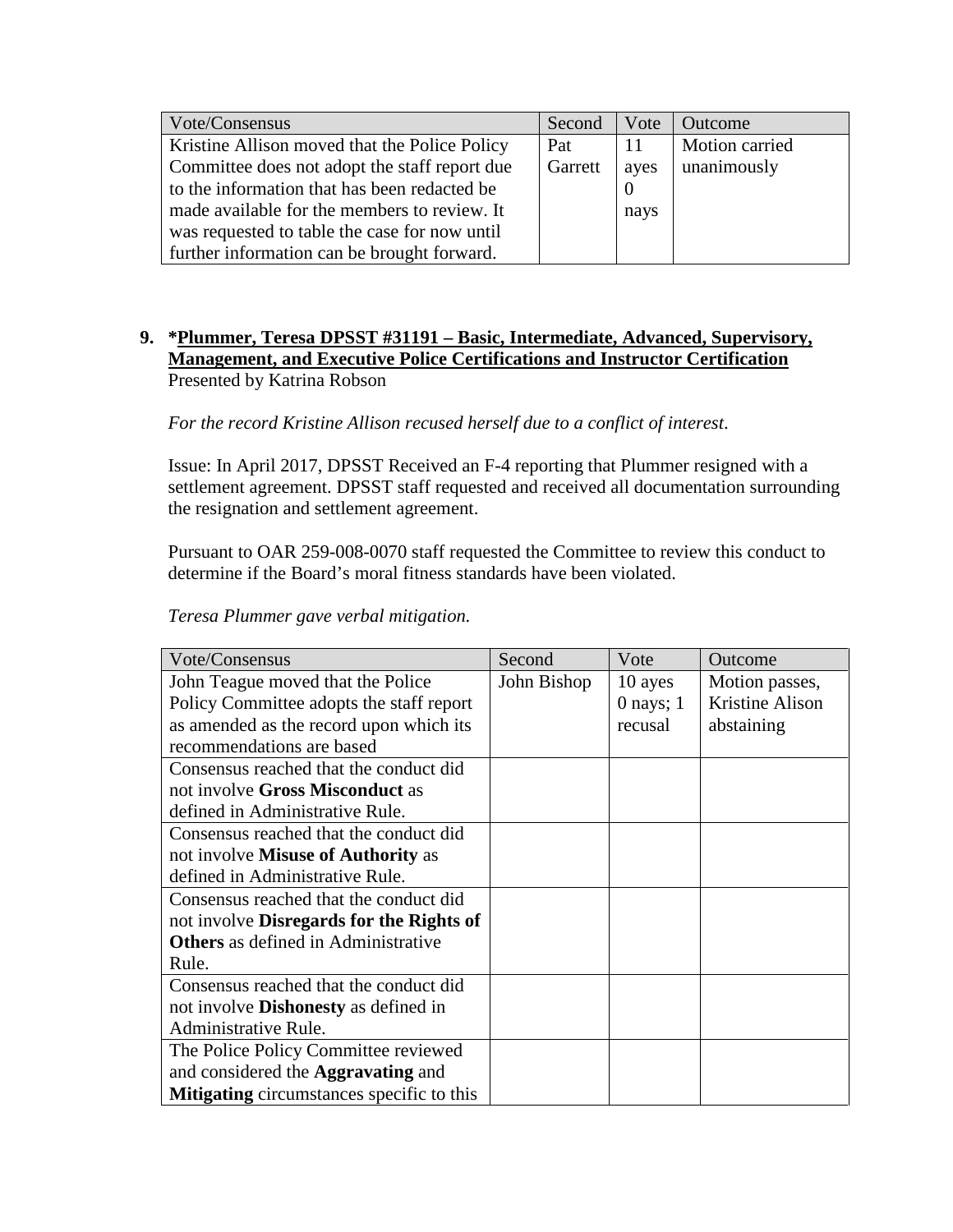| case as required by OAR 259-008-<br>$0070(4)(f)(B)$ .<br>The committee found no additional<br><b>Aggravating circumstances.</b><br>The committee found as additional<br><b>Mitigating</b> circumstances that there was<br>no previous history or disciplinary<br>history and Plummer's letters of<br>accommodation |            |                        |                                |
|--------------------------------------------------------------------------------------------------------------------------------------------------------------------------------------------------------------------------------------------------------------------------------------------------------------------|------------|------------------------|--------------------------------|
| After considering the totality of the case,<br>John Bishop recommends to the Board                                                                                                                                                                                                                                 | Murray Rau | 10 ayes<br>$0$ nays; 1 | Motion passed<br>with Kristine |
| that <i>no action</i> be taken on Plummer's                                                                                                                                                                                                                                                                        |            | recusal                | Allison                        |
| certification.                                                                                                                                                                                                                                                                                                     |            |                        | abstaining                     |

# **10. \*Schafer, Bradley DPSST #54285 – Canby Police Department; Basic Police Certification**

Presented by Katrina Robson

Issue: In June 2017, DPSST received a Personnel Action (F-4) Reporting that Schafer resigned during an investigation. DPSST requested and received all information surrounding the resignation.

| Vote/Consensus                                      | Second      | Vote    | Outcome     |
|-----------------------------------------------------|-------------|---------|-------------|
| John Teague moved that the Police Policy            | Kristine    | 11 ayes | Motion      |
| Committee adopts the staff report as amended        | Allison     | 0 nays  | carried     |
| as the record upon which its recommendations        |             |         | unanimously |
| are based                                           |             |         |             |
| Consensus reached that Schafer's conduct            | John Bishop | 11 ayes | Motion      |
| meets the criteria of <b>Gross Misconduct</b> based |             | 0 nays  | carried     |
| upon Schafer provided alcohol to a minor,           |             |         | unanimously |
| encouraging a co-worker to participate in this      |             |         |             |
| behavior and, by a preponderance of evidence        |             |         |             |
| the commission of Sex Abuse 3.                      |             |         |             |
|                                                     |             |         |             |
| Chris Davis moved that this Gross                   |             |         |             |
| <b>Misconduct</b> , when considered alone, rises to |             |         |             |
| the level to warrant action against the officer's   |             |         |             |
| certification (s).                                  |             |         |             |
|                                                     |             |         |             |
|                                                     |             |         |             |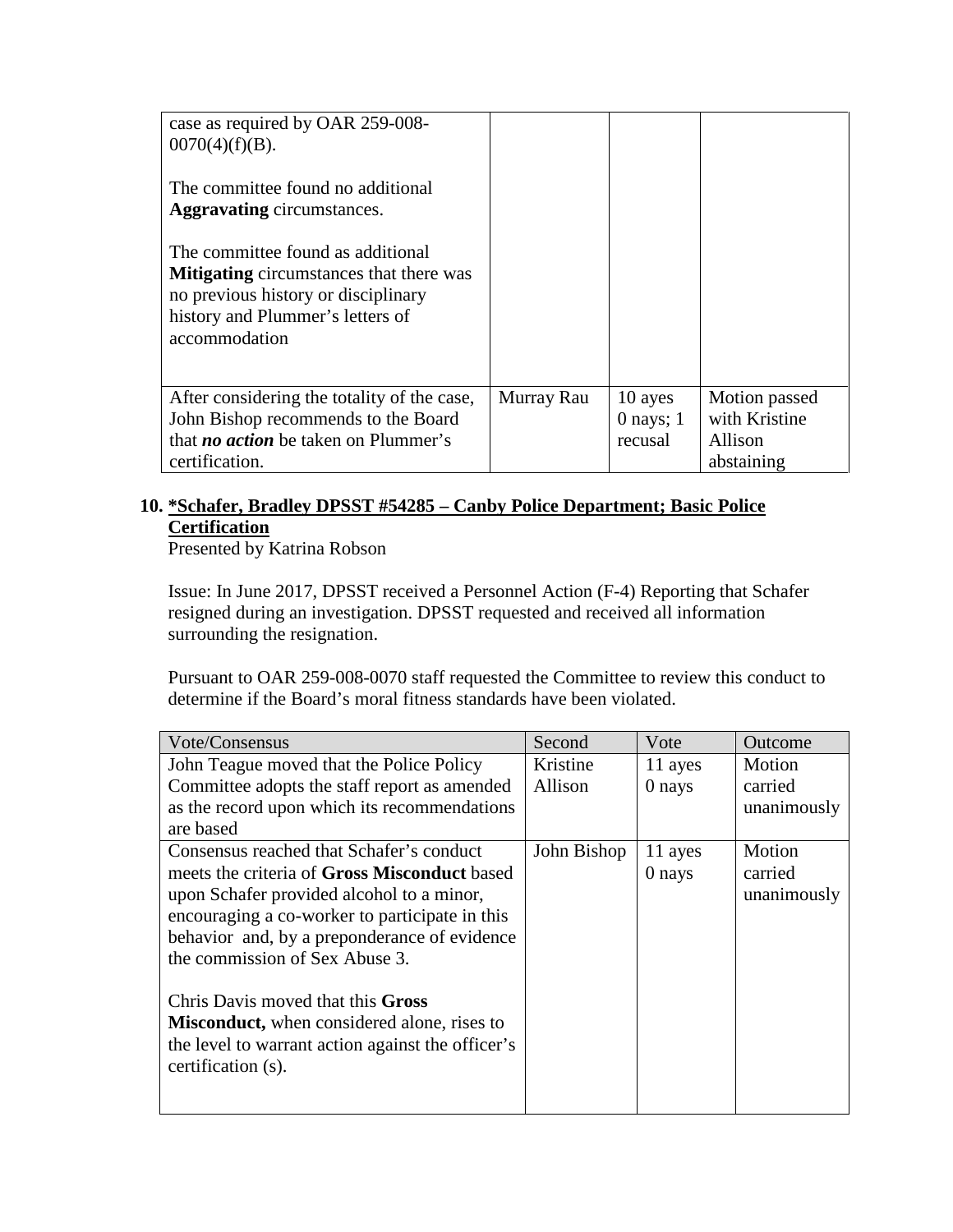| Consensus reached that Schafer's conduct<br>meets the criteria of Misuse of Authority<br>based upon his access of LEDs to confirm the<br>age of the victim, and by being aware of the<br>conduct and not reporting it.<br>Kristine Allison moved that Misuse of<br>Authority, when considered alone, rises to<br>the level to warrant action against the officer's<br>certification(s).                                                                           | Pat Garrett         | 8 ayes<br>3 nays<br>(John<br>Teague,<br>Dale<br>Cummins,<br>$&$ Andy<br>Heider) | Motion<br>carried               |
|-------------------------------------------------------------------------------------------------------------------------------------------------------------------------------------------------------------------------------------------------------------------------------------------------------------------------------------------------------------------------------------------------------------------------------------------------------------------|---------------------|---------------------------------------------------------------------------------|---------------------------------|
| Consensus reached that Schafer's conduct<br>violated the victim's civil right to be secure in<br>her person by touching her when it was<br>unwanted.<br>Pat Garrett moved that Disregard for the                                                                                                                                                                                                                                                                  | Kristine<br>Allison | 10 ayes<br>1 nay<br>(John<br>Teague)                                            | Motion<br>carried               |
| Rights of Others, when considered alone,<br>rises to the level to warrant action against the                                                                                                                                                                                                                                                                                                                                                                      |                     |                                                                                 |                                 |
| officer's certification(s).<br>Consensus reached that Schafer's conduct<br>involved Dishonesty based upon his<br>deceptive statements in the interview with<br>investigators. Additionally the committee<br>found it unbelievable that Schafer could<br>remember detail concerning everything until it<br>came to the questions about alcohol and the<br>age of the victim, especially since there was<br>an in depth conversation regarding the<br>victim's age. | Andy<br>Heider      | 11 ayes<br>0 nays                                                               | Motion<br>passes<br>unanimously |
| John Bishop moved that Dishonesty, when<br>considered alone, rises to the level to warrant<br>action against the officer's certification(s).                                                                                                                                                                                                                                                                                                                      |                     |                                                                                 |                                 |
| The Police Policy Committee reviewed and<br>considered the Aggravating and Mitigating<br>circumstances specific to this case as required<br>by OAR 259-008-0070(4)(f)(B).                                                                                                                                                                                                                                                                                         |                     |                                                                                 |                                 |
| The committee found as additional<br><b>Aggravating Circumstances</b> the fact that the<br>incident took place in a small community<br>where everyone knows everyone.                                                                                                                                                                                                                                                                                             |                     |                                                                                 |                                 |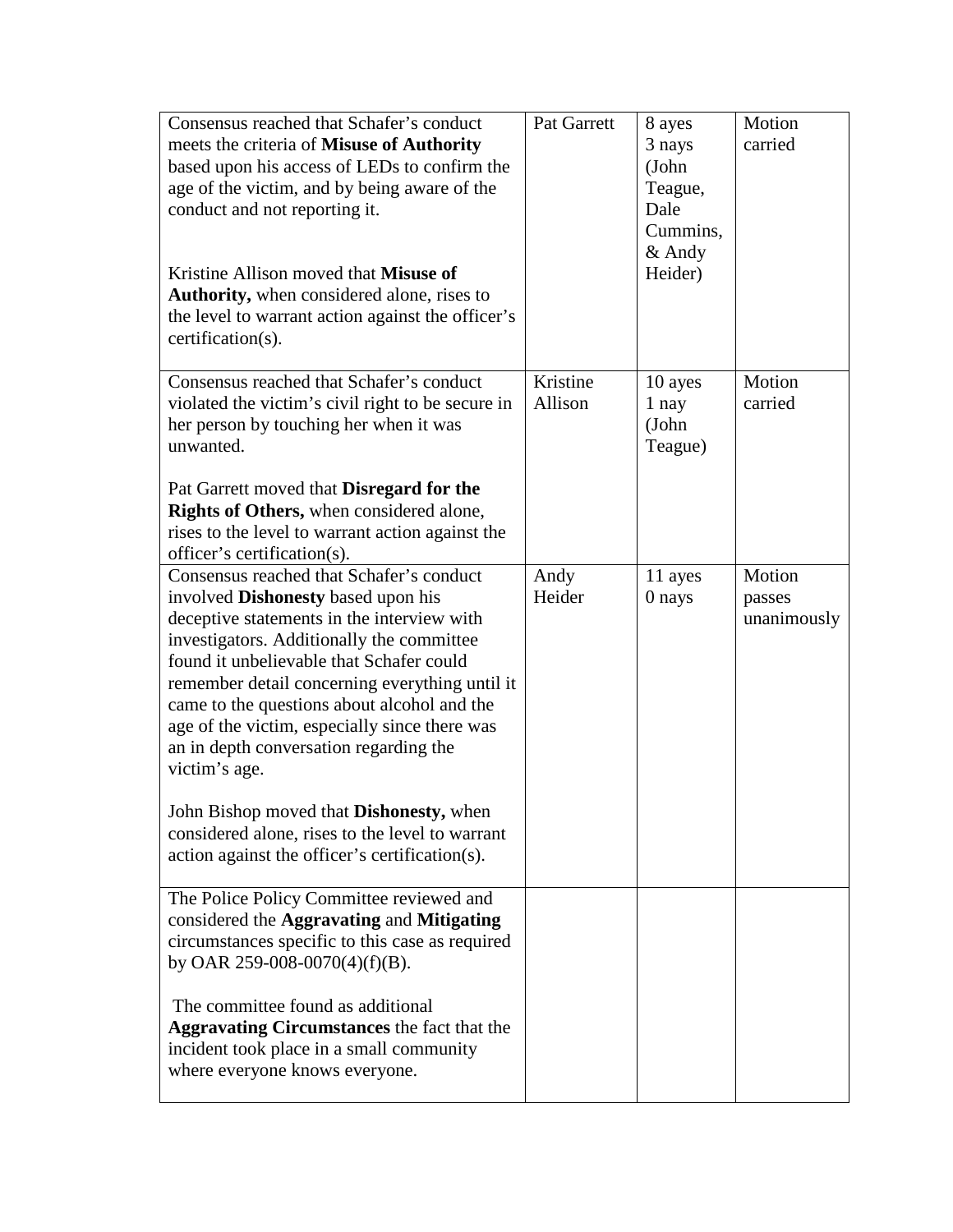| The committee found no additional                     |                    |         |             |
|-------------------------------------------------------|--------------------|---------|-------------|
| <b>Mitigating Circumstances.</b>                      |                    |         |             |
|                                                       |                    |         |             |
| After considering the totality of the case, John      | Kristine           | 11 ayes | Motion      |
| Bishop recommends to the Board that <i>action</i>     | Allison            | 0 nays  | carries     |
| be taken on Schafer's certification.                  |                    |         | unanimously |
| Consensus reached that Schafer committed a            |                    |         |             |
| premeditated criminal act by having an                |                    |         |             |
| underage drinking party at his house that             |                    |         |             |
| involved unwanted touching, all of this while         |                    |         |             |
| he was employed as a law enforcement officer          |                    |         |             |
| and then proceeded to lie about it. The               |                    |         |             |
| principle foundation of the law enforcement           |                    |         |             |
| profession is honesty in which Schafer has            |                    |         |             |
| violated and cannot be trusted to tell the truth.     |                    |         |             |
| Schafer showed inappropriate judgement and            |                    |         |             |
| cannot be trusted to make the right decisions,        |                    |         |             |
| and has shown a propensity to use his position        |                    |         |             |
| to violate the law for your own gains.                |                    |         |             |
| John Bishop makes a motion that Schafer's             | John Teague        | 11 ayes | Motion      |
| <b>Gross Misconduct warrants ineligibility</b>        |                    | 0 nays  | carries     |
| period for 10 years                                   |                    |         | unanimously |
| Kristine Allison makes a motion that                  | <b>Pat Garrett</b> | 11 ayes | Motion      |
| <b>Schafer's Misuse of Authority warrants</b>         |                    | 0 nays  | carries     |
| ineligibility period for 10 years                     |                    |         | unanimously |
| Chris Davis makes a motion that Schafer's             | Andy               | 11 ayes | Motion      |
| <b>Disregard for the Rights of Others warrants</b>    | Heider             | 0 nays  | carries     |
| ineligibility period for 15 years                     |                    |         | unanimously |
| John Bishop makes a motion that Schafer's             | <b>Pat Garrett</b> | 11 ayes | Motion      |
| <b>Dishonesty</b> warrants ineligibility period for a |                    | 0 nays  | carries     |
| lifetime                                              |                    |         | unanimously |

*The Police Policy committee took a lunch break at 12:45 p.m. and reconvened at 1:03 p.m.* 

## **11.** \***Shipley, Joseph DPSST #24794 – Yamhill County Sheriff's Office; Basic, Intermediate, Advanced, Supervisory, and Management Police Certifications** Presented by Katrina Robson

*For the record Jeff Hering and Murray Rau recused themselves due to a conflict of interest.*

Issue: In August 2016, DPSST received and F-4 reporting that Shipley resigned during an investigation. DPSST requested and received the information surrounding the resignation.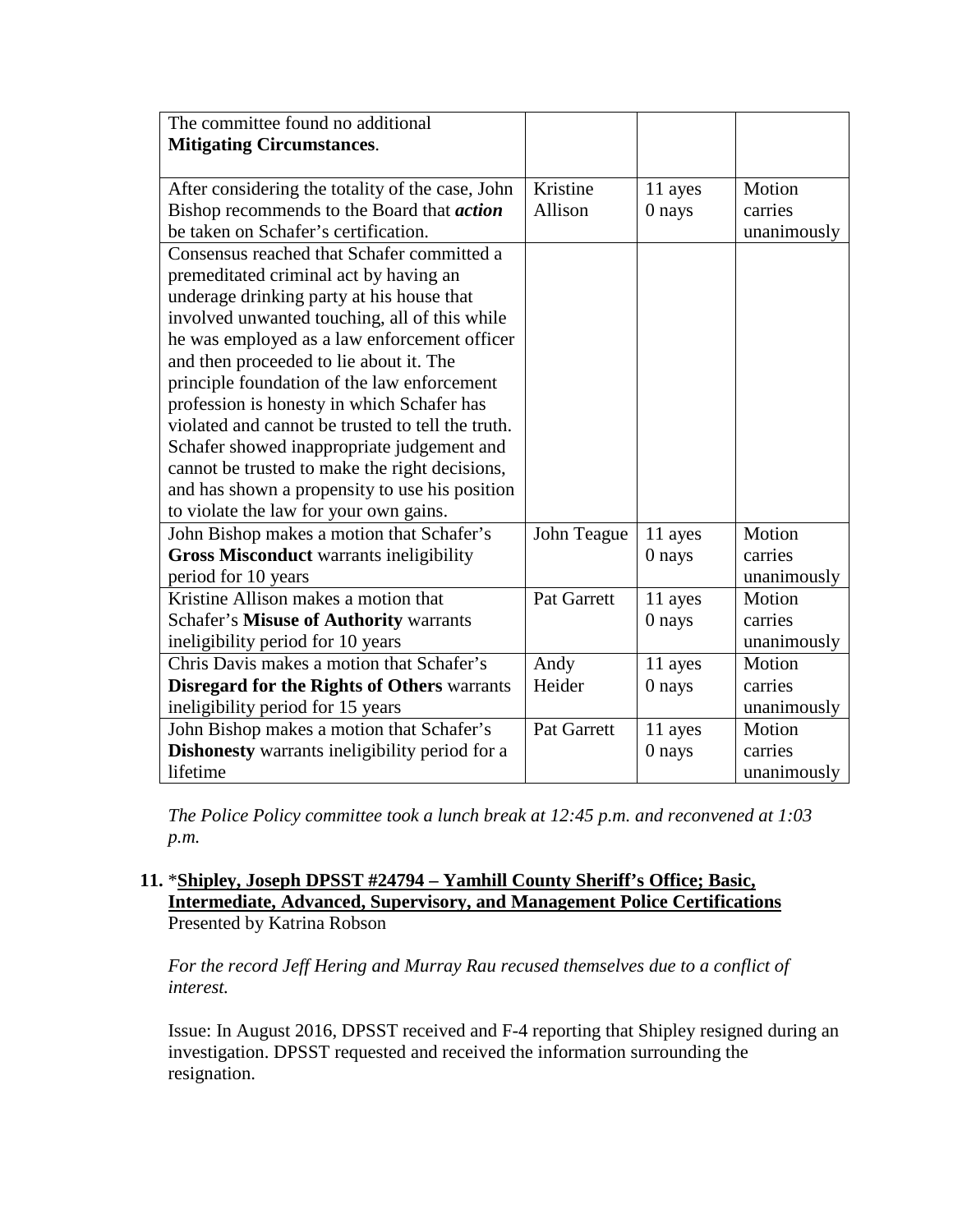| Vote/Consensus                                      | Second        | Vote          | Outcome               |
|-----------------------------------------------------|---------------|---------------|-----------------------|
| Pat Garrett moved that the Police Policy            | John          | 9 ayes        | Motion carries        |
| Committee adopts the staff report as amended        | <b>Bishop</b> | $0$ nays; $2$ | with Jeff             |
| as the record upon which its recommendations        |               | recusals      | Hering and            |
| are based                                           |               |               | Murray Rau            |
|                                                     |               |               | abstaining            |
| Consensus reached that Shipley was dishonest        |               | 9 ayes        | <b>Motion carries</b> |
| to the Sheriff and then tried to cover it by        | Andy          | $0$ nays; $2$ | with Jeff             |
| falsifying documents. Shipley admitted to           | Heider        | recusals      | Hering and            |
| being deceptive and evasive. Shipley's conduct      |               |               | Murray Rau            |
| by altering the case file introduces doubt and      |               |               | abstaining            |
| threatened the case, which goes against the         |               |               |                       |
| efficient operation of the agency.                  |               |               |                       |
|                                                     |               |               |                       |
| John Bishop moved that Gross Misconduct,            |               |               |                       |
| when considered alone, rises to the level to        |               |               |                       |
| warrant action against the officer's                |               |               |                       |
| certification(s).                                   |               |               |                       |
| Consensus reached that the conduct did not          |               |               |                       |
| involve Misuse of Authority as defined in           |               |               |                       |
| <b>Administrative Rule</b>                          |               |               |                       |
| Consensus reached that the conduct did not          |               |               |                       |
| involve Disregard for the Rights of Others          |               |               |                       |
| as defined in Administrative Rule                   |               |               |                       |
| Consensus reached that Shipley's conduct            | Pat Garrett   | 9 ayes        | <b>Motion carries</b> |
| involved <b>Dishonesty</b> based upon the fact that |               | $0$ nays; $2$ | with Jeff             |
| he was dishonest in what he said to the sheriff     |               | recusals      | Hering and            |
| and then tried to cover it up by falsifying         |               |               | Murray Rau            |
| documents. In Shipley's own words he was            |               |               | abstaining            |
| evasive and deceptive and misrepresented the        |               |               |                       |
| document to the sheriff.                            |               |               |                       |
|                                                     |               |               |                       |
| John Bishop moved that <b>Dishonesty</b> , when     |               |               |                       |
| considered alone, rises to the level to warrant     |               |               |                       |
| action against the officer's certification          |               |               |                       |
| The Police Policy Committee reviewed and            |               |               |                       |
| considered the Aggravating and Mitigating           |               |               |                       |
| circumstances specific to this case as required     |               |               |                       |
| by OAR 259-008-0070(4)(f)(B).                       |               |               |                       |
|                                                     |               |               |                       |
| The committee did not find any additional           |               |               |                       |
| <b>Aggravating Circumstances.</b>                   |               |               |                       |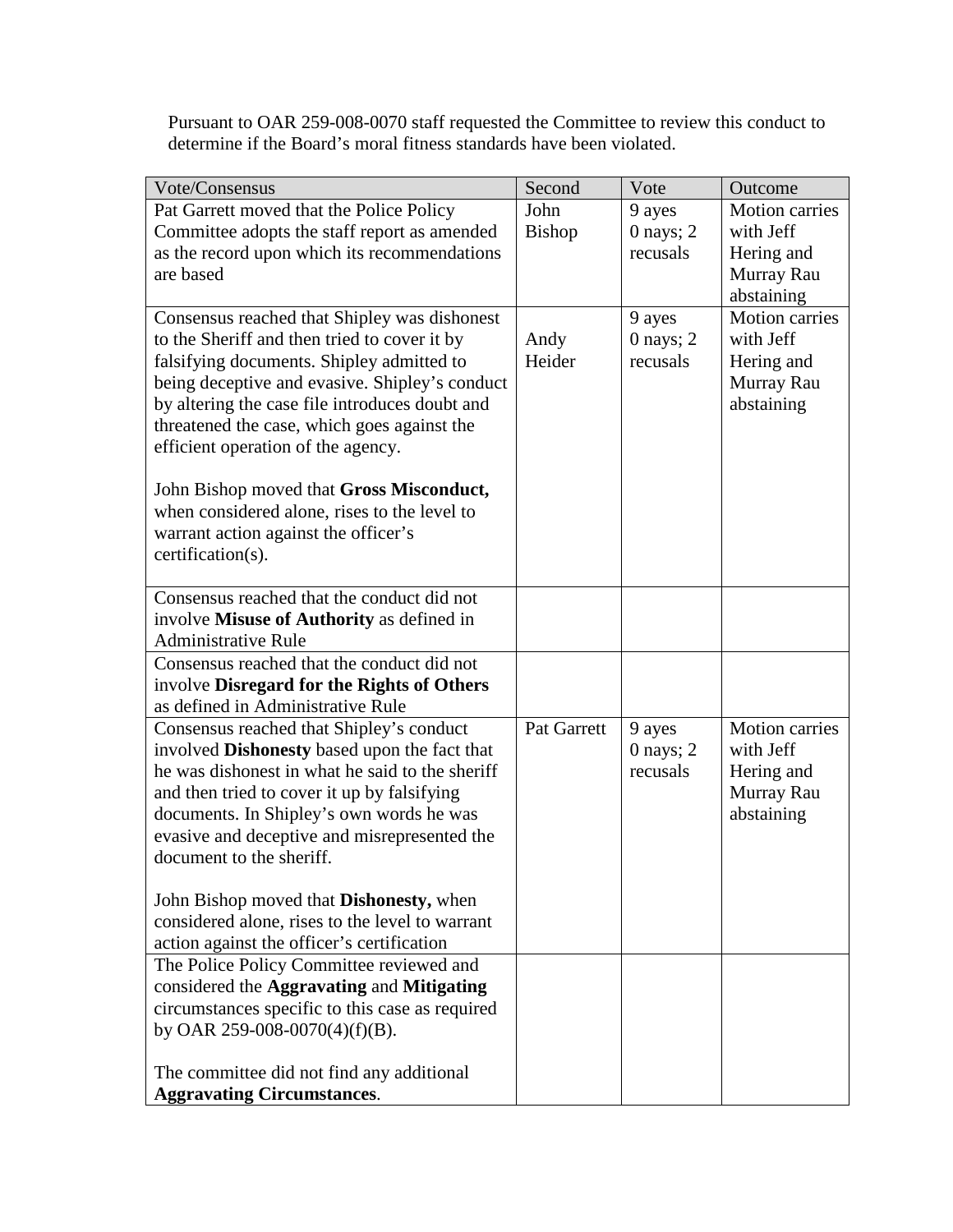| The committee found as additional <b>Mitigating</b><br>Circumstances the fact that Shipley felt like<br>he was being targeted and panicked. |        |               |                       |
|---------------------------------------------------------------------------------------------------------------------------------------------|--------|---------------|-----------------------|
| After considering the totality of the case, John                                                                                            | Scott  | 9 ayes        | <b>Motion carries</b> |
| Bishop recommends to the Board that <i>action</i>                                                                                           | Dillon | $0$ nays; $2$ | with Jeff             |
| be taken on Shipley's certification.                                                                                                        |        | recusals      | Hering and            |
|                                                                                                                                             |        |               | Murray Rau            |
|                                                                                                                                             |        |               | abstaining            |
| Consensus reached that one of the core values                                                                                               |        |               |                       |
| of the law enforcement profession is honesty                                                                                                |        |               |                       |
| and Shipley was deceptive and manipulated a                                                                                                 |        |               |                       |
| document which impedes the efficient                                                                                                        |        |               |                       |
| operation of the agency and impacts the ability                                                                                             |        |               |                       |
| of the public to trust law enforcement. Shipley                                                                                             |        |               |                       |
| lied when he was put on the spot by the                                                                                                     |        |               |                       |
| Sheriff. Additionally Shipley's ability to testify                                                                                          |        |               |                       |
| is impeded due to his dishonest actions.                                                                                                    |        |               |                       |
| John Bishop makes a motion that Shipley's                                                                                                   | Andy   | 9 ayes        | <b>Motion</b> carries |
| <b>Gross Misconduct warrants ineligibility</b>                                                                                              | Heider | $0$ nays; $2$ | with Jeff             |
| period for 10 years                                                                                                                         |        | recusals      | Hering and            |
|                                                                                                                                             |        |               | Murray Rau            |
|                                                                                                                                             |        |               | abstaining            |
| John Bishop makes a motion that Shipley's                                                                                                   | Chris  | 9 ayes        | Motion carries        |
| <b>Dishonesty</b> warrants ineligibility period for a                                                                                       | Davis  | $0$ nays; $2$ | with Jeff             |
| lifetime                                                                                                                                    |        | recusals      | Hering and            |
|                                                                                                                                             |        |               | Murray Rau            |
|                                                                                                                                             |        |               | abstaining            |

# **12. \*Ames, Zechariah DPSST #42841 – Oakridge Police Department; Basic Police Certification, Basic Corrections Certification, Basic Telecommunicator Certification, and Basic Emergency Medical Dispatcher Certification** Katrina Robson

Issue: In December 2016, DPSST received a Personnel Action Form (F-4) reporting that Ames resigned with a settlement agreement. DPSST requested and received all documentation surrounding the resignation.

| Vote/Consensus                           | Second        | Vote    | Outcome               |
|------------------------------------------|---------------|---------|-----------------------|
| John Teague moved that the Police Policy | John          | 11 ayes | <b>Motion carries</b> |
| Committee adopts the staff report as     | <b>Bishop</b> | 0 nays  | unanimously           |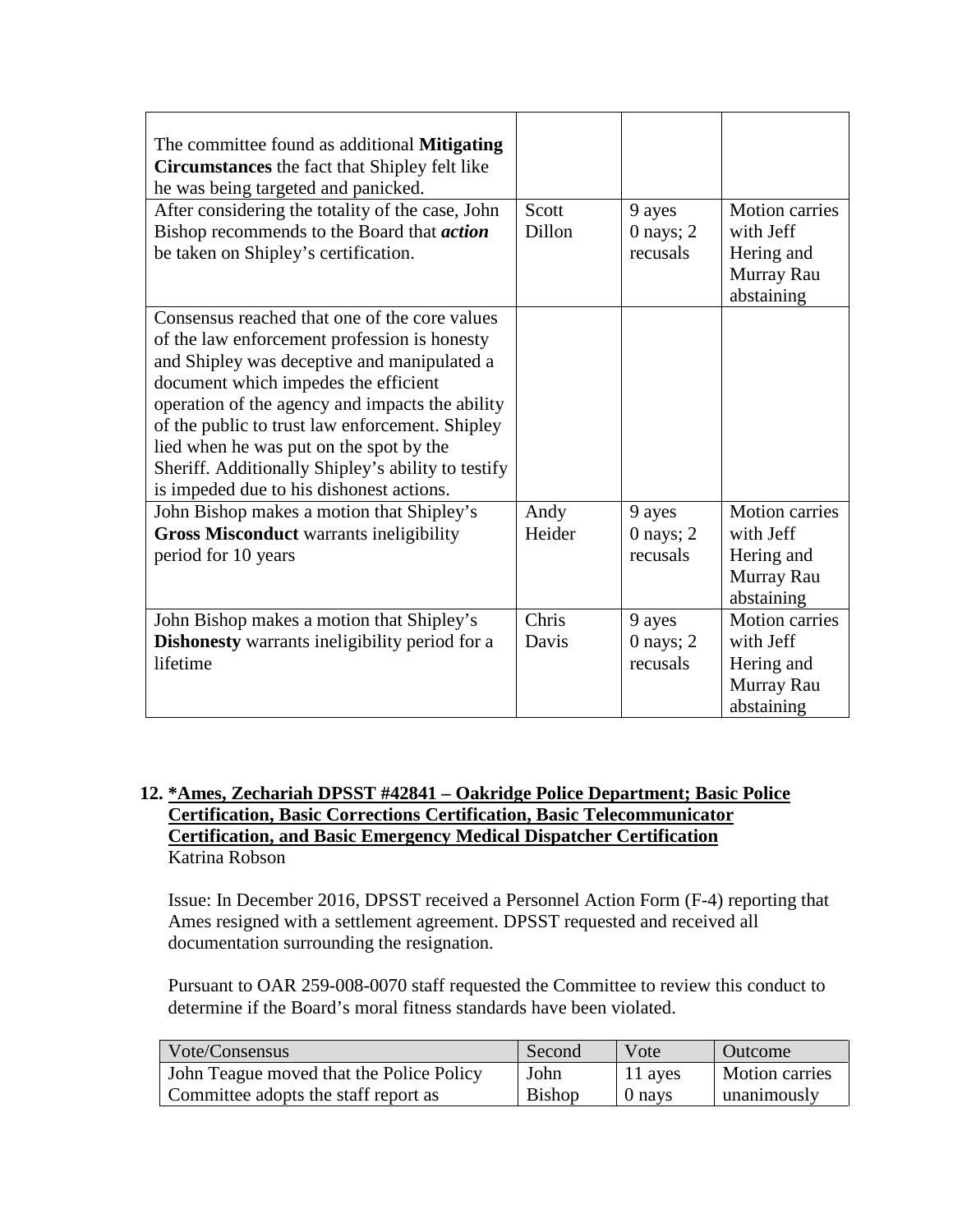| amended as the record upon which its                                                    |              |         |                       |
|-----------------------------------------------------------------------------------------|--------------|---------|-----------------------|
| recommendations are based                                                               |              |         |                       |
| Consensus reached that Ames's conduct                                                   | <b>Brian</b> | 11 ayes | <b>Motion carries</b> |
| involved Gross Misconduct based upon the                                                | Wolfe        | 0 nays  | unanimously           |
| fact that he placed emergency lights in his                                             |              |         |                       |
| personal vehicle, performed an invalid arrest                                           |              |         |                       |
| on a subject and inappropriately used his                                               |              |         |                       |
| Taser by deploying it when it was not                                                   |              |         |                       |
| authorized. Ames inappropriately involved                                               |              |         |                       |
| citizens to assist with an arrested subject and                                         |              |         |                       |
| failed to conduct credible domestic violence                                            |              |         |                       |
| investigations thereby not protecting the                                               |              |         |                       |
| victim in the incident. Additionally, Ames<br>has shown a clear pattern of abuse of his |              |         |                       |
| position and poor judgement.                                                            |              |         |                       |
|                                                                                         |              |         |                       |
|                                                                                         |              |         |                       |
| Pat Garrett moved that Gross Misconduct,                                                |              |         |                       |
| when considered alone, rises to the level to                                            |              |         |                       |
| warrant action against the officer's                                                    |              |         |                       |
| certification(s).                                                                       |              |         |                       |
|                                                                                         |              |         |                       |
| Consensus reached that Ames acted                                                       | Andy         | 9 ayes  | Motion carries.       |
| inappropriately throughout all of the                                                   | Heider       | 2 nays  |                       |
| incidents documented in the internal affairs                                            |              | (Chris  |                       |
| investigation. Additionally, the benefit                                                |              | Davis,  |                       |
| gained by Ames was power and control.                                                   |              | John    |                       |
| Pat Garrett moved that Misuse of Authority,                                             |              | Teague) |                       |
| when considered alone, rises to the level to                                            |              |         |                       |
| warrant action against the officer's                                                    |              |         |                       |
| certification(s).                                                                       |              |         |                       |
| Consensus reached that the conduct did not                                              |              |         |                       |
| involve Disregard for the Rights of Others                                              |              |         |                       |
| as defined in Administrative Rule                                                       |              |         |                       |
| Consensus reached that the conduct did not                                              |              |         |                       |
| involve <b>Dishonesty</b> as defined in                                                 |              |         |                       |
| <b>Administrative Rule</b>                                                              |              |         |                       |
| The Police Policy Committee reviewed and                                                |              |         |                       |
| considered the Aggravating and Mitigating                                               |              |         |                       |
| circumstances specific to this case as                                                  |              |         |                       |
| required by OAR 259-008-0070(4)(f)(B).                                                  |              |         |                       |
| The committee found as additional                                                       |              |         |                       |
|                                                                                         |              |         |                       |
| <b>Aggravating Circumstances</b> the pattern of                                         |              |         |                       |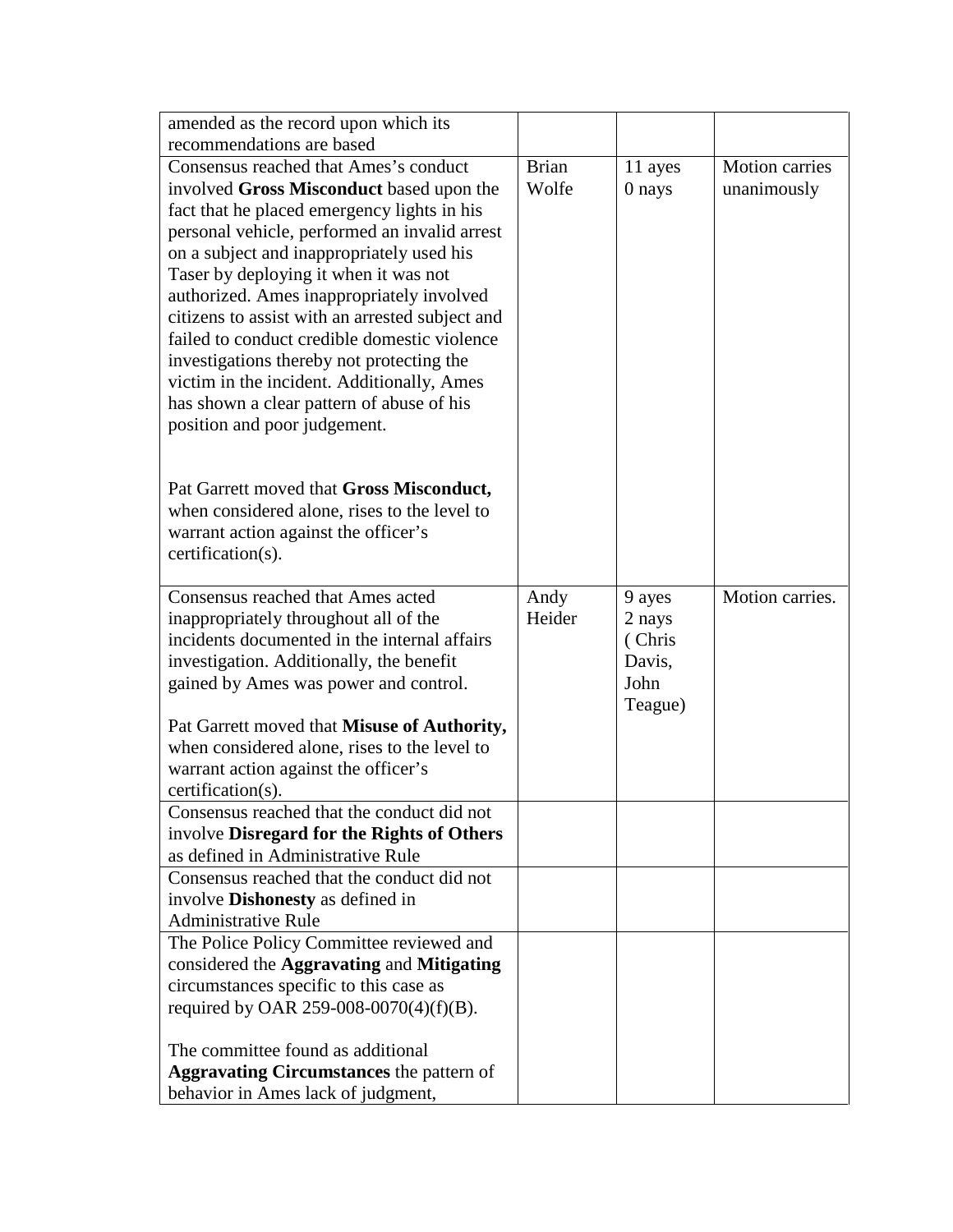| indulging his own ego to the detriment of the           |                |              |                |
|---------------------------------------------------------|----------------|--------------|----------------|
| law.                                                    |                |              |                |
| The committee found as additional                       |                |              |                |
| <b>Mitigating Circumstances Ames behavior</b>           |                |              |                |
| appeared to be a training issue or gross                |                |              |                |
| incompetence and as far as the record                   |                |              |                |
| reviewed, Ames had no prior disciplinary                |                |              |                |
| issues.                                                 |                |              |                |
|                                                         |                |              |                |
| After considering the totality of the case, Pat         | Scott          | 11 ayes      | Motion carried |
| Garrett recommends to the Board that action             | <b>Dillion</b> | 0 nays       | unanimously    |
| <b>be taken</b> against the officer's certification(s). |                |              |                |
| Consensus reached that Ames type of                     |                |              |                |
| behavior limits credibility to the law                  |                |              |                |
| enforcement profession and doing things for             |                |              |                |
| his own benefit and not abiding by the rules.           |                |              |                |
| There was a predictable pattern of                      |                |              |                |
| unsophisticated thinking and the response is            |                |              |                |
| detrimental to the public. Ames shows a lack            |                |              |                |
| of awareness of crossing the line, lack of              |                |              |                |
| judgement, and an inability to follow the               |                |              |                |
| letter of the law.                                      |                |              |                |
| John Teague makes a motion that Ames                    | Murray         | 11 ayes      | Motion carried |
| <b>Gross Misconduct warrants ineligibility</b>          | Rau            | 0 nays       | unanimously    |
| period for 3 years                                      |                |              |                |
| Scott Dillion makes a motion that Ames                  | Pat            | 11 ayes; $0$ | Motion carried |
| Misuse of Authority warrants ineligibility              | Garrett        | nays         | unanimously    |
| period for 3 years                                      |                |              |                |

# **13.** \***Smith, Clarence DPSST #10581 – Basic Intermediate, Advanced & Supervisory Police Certifications**

Katrina Robson

Issue: In November 2016, DPSST received a LEDS hit for Smith's arrest for Unlawful Use of a Weapon, Pointing a Firearm at Another, and Menacing (two counts). A subsequent check of OJIN revealed that Smith had plead guilty had been convicted of Pointing a Firearm at Another on March 8, 2017, and the Unlawful Use of a Weapon and Menacing (two counts) had been dismissed. DPSST staff requested and received the documentation.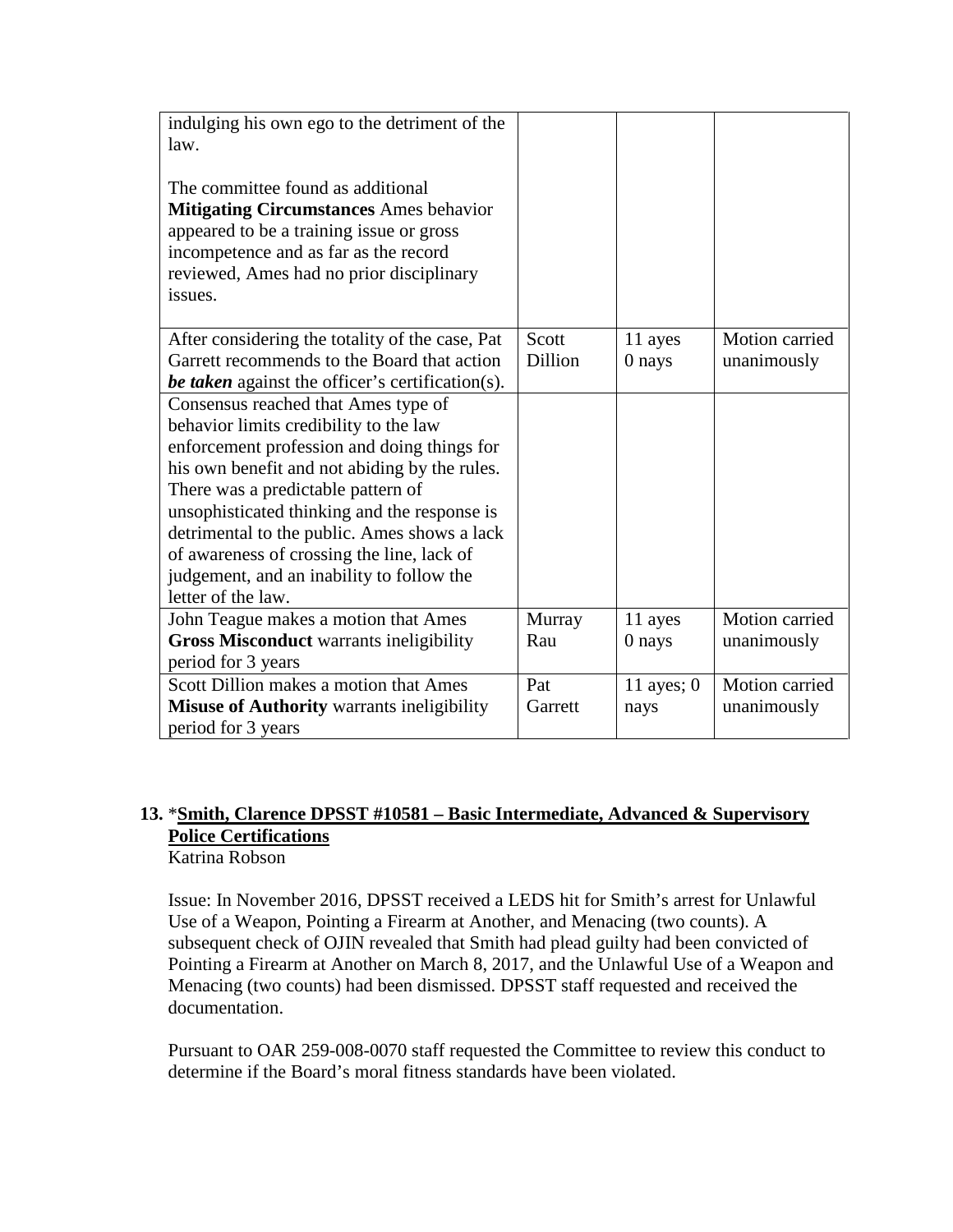| Vote/Consensus                                                                             | Second        | Vote    | Outcome        |
|--------------------------------------------------------------------------------------------|---------------|---------|----------------|
| John Teague moved that the Police Policy                                                   | Murray        | 11 ayes | Motion carried |
| Committee adopts the staff report as                                                       | Rau           | 0 nays  | unanimously    |
| amended as the record upon which its                                                       |               |         |                |
| recommendations are based                                                                  |               |         |                |
| Consensus reached that Smith's conduct                                                     | Murray        | 11 ayes | Motion carried |
| involved Gross Misconduct based on the                                                     | Rau           | 0 nays  | unanimously    |
| conviction of Ponting a Firearm at Another,                                                |               |         |                |
| as well as the charge that was dismissed.                                                  |               |         |                |
|                                                                                            |               |         |                |
| John Bishop moved that Gross                                                               |               |         |                |
| Misconduct, when considered alone, rises                                                   |               |         |                |
| to the level to warrant action against the                                                 |               |         |                |
| officer's certification(s).                                                                |               |         |                |
| Consensus reached that the conduct did not                                                 |               |         |                |
| involve Misuse of Authority as defined in                                                  |               |         |                |
| <b>Administrative Rule</b>                                                                 |               |         |                |
| Consensus reached that the conduct did not                                                 |               |         |                |
| involve Disregard for the Rights of                                                        |               |         |                |
| <b>Others</b> as defined in Administrative Rule                                            |               |         |                |
| Consensus reached that Smith committed                                                     | John          | 11 ayes | Motion carried |
| <b>Dishonesty</b> by denying having a gun even                                             | <b>Bishop</b> | 0 nays  | unanimously    |
| after he was shown a photo to the contrary.                                                |               |         |                |
|                                                                                            |               |         |                |
| John Teague moved that <b>Dishonesty</b> , when<br>considered alone, rises to the level to |               |         |                |
| warrant action against the officer's                                                       |               |         |                |
| certification(s).                                                                          |               |         |                |
| The Police Policy Committee reviewed and                                                   |               |         |                |
| considered the Aggravating and Mitigating                                                  |               |         |                |
| circumstances specific to this case as                                                     |               |         |                |
| required by OAR 259-008-0070(4)(f)(B).                                                     |               |         |                |
|                                                                                            |               |         |                |
| The committee found as additional                                                          |               |         |                |
| <b>Aggravating Circumstances</b> the fact that                                             |               |         |                |
| Smith was a law enforcement officer and                                                    |               |         |                |
| was aware of what happens when you point                                                   |               |         |                |
| a gun at someone else. Smith was wearing a                                                 |               |         |                |
| shoulder holster with a gun on it. Smith                                                   |               |         |                |
| showed a total disregard for the law by                                                    |               |         |                |
| drawing his weapon on individuals that                                                     |               |         |                |
| posed no threat, as he acted out of anger and                                              |               |         |                |
| not self-defense. There was no imminent                                                    |               |         |                |
| threat for use of a deadly force.                                                          |               |         |                |
| Additionally, Smith continued to lie even                                                  |               |         |                |
| after being shown the evidence to the                                                      |               |         |                |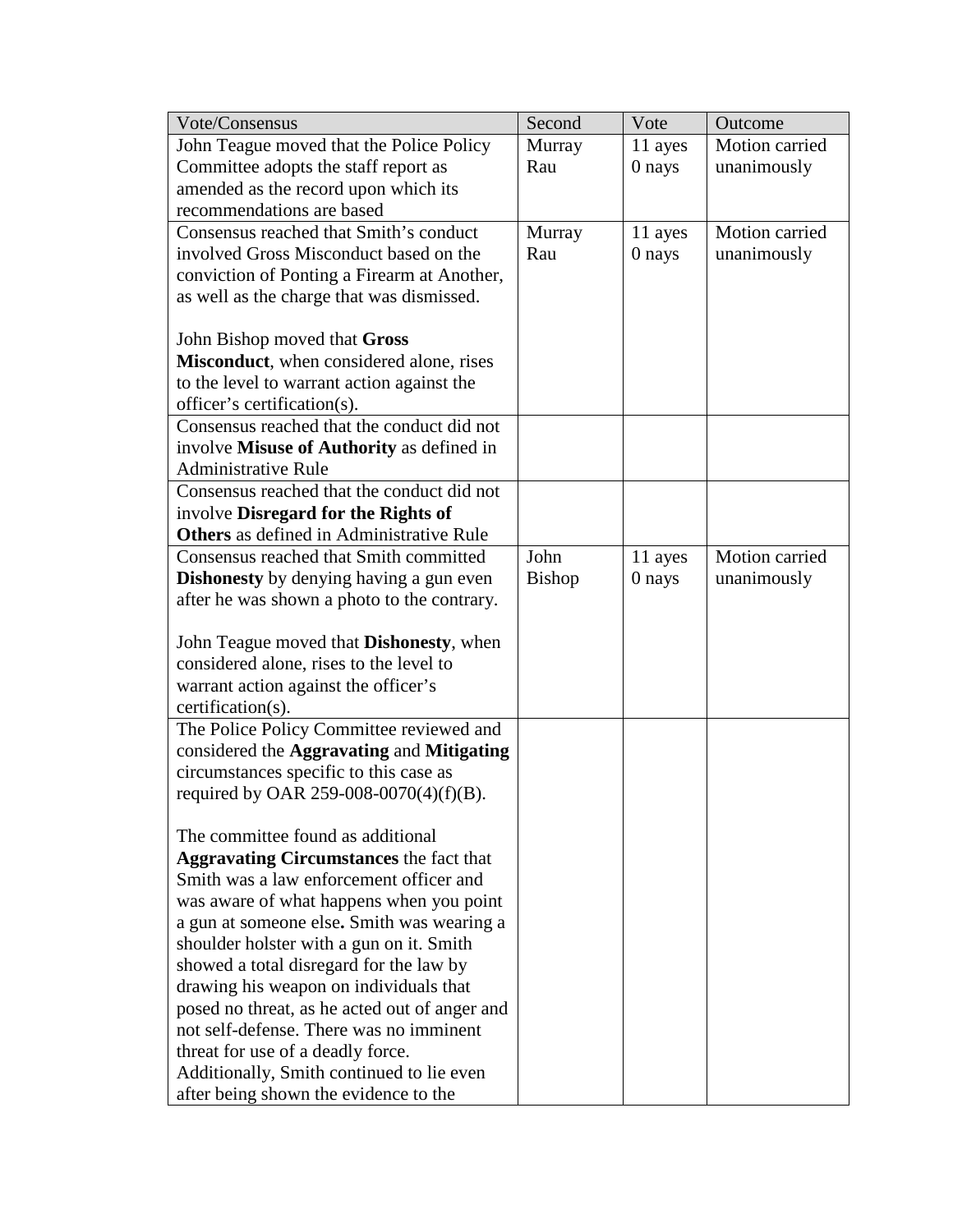| contrary.                                                                                                                                                                                                                                                                                                                                                                                    |                |                   |                                      |
|----------------------------------------------------------------------------------------------------------------------------------------------------------------------------------------------------------------------------------------------------------------------------------------------------------------------------------------------------------------------------------------------|----------------|-------------------|--------------------------------------|
| The committee did not find any additional<br><b>Mitigating Circumstances,</b>                                                                                                                                                                                                                                                                                                                |                |                   |                                      |
| After considering the totality of the case,<br>John Bishop recommends to the Board that<br>action be taken against the officer's<br>certification(s).                                                                                                                                                                                                                                        | Andy<br>Heider | 11 ayes<br>0 nays | <b>Motion carries</b><br>unanimously |
| Consensus reached that one of the core<br>values of the law enforcement profession is<br>honesty and Smith lied about the incident.<br>Smith cannot be trusted to write an honest<br>report or testify. Additionally, the public<br>expects law enforcement officers to have a<br>legitimate reason to point their firearm at a<br>subject, not because they were angered by<br>the subject. |                |                   |                                      |
| John Bishop makes a motion that Smith's<br><b>Gross Misconduct</b> warrants ineligibility<br>period for 10 years                                                                                                                                                                                                                                                                             | Murray<br>Rau  | 11 ayes<br>0 nays | <b>Motion carries</b><br>unanimously |
| John Bishop makes a motion that Smith's<br><b>Dishonesty</b> warrants ineligibility period for<br>a Lifetime                                                                                                                                                                                                                                                                                 | Pat Garrett    | 11 ayes<br>0 nays | <b>Motion carries</b><br>unanimously |

# **14. \*Administrative Closures – Police/Regulatory Specialist**

Presented by Katrina Robson

Staff presented the following professional standard cases to the Police Policy Committee for administrative closure.

| Officer                    | Certifications      | Summary                                  |
|----------------------------|---------------------|------------------------------------------|
| Bendele, Kody DPSST        | None                | Probationary Discharge – Dishonesty $\&$ |
| #55713                     |                     | Performance Issues.                      |
| Myrtle Creek Police        |                     |                                          |
| Golden, Chad DPSST #       | None                | Probationary Discharge – Failed          |
| 55361                      |                     | Firearms & Physical Training at          |
| <b>Burns Paiute Tribal</b> |                     | Academy.                                 |
| Smith, Benjamin DPSST      | <b>Basic Police</b> | Probationary Discharge – Performance     |
| #56446 Multnomah County    |                     | Issues.                                  |
| Sheriff's Office           |                     |                                          |
| Eckley, Jessica DPSST #    | None                | Probationary Discharge – Performance     |
| 57655 Eugene Police        |                     | Issues.                                  |
| Department                 |                     |                                          |
| Hingston, Meredith DPSST#  | Regulatory          | DUII was diverted.                       |
| 42088 Not Employed         | Specialist $\&$     |                                          |
|                            | Instructor          |                                          |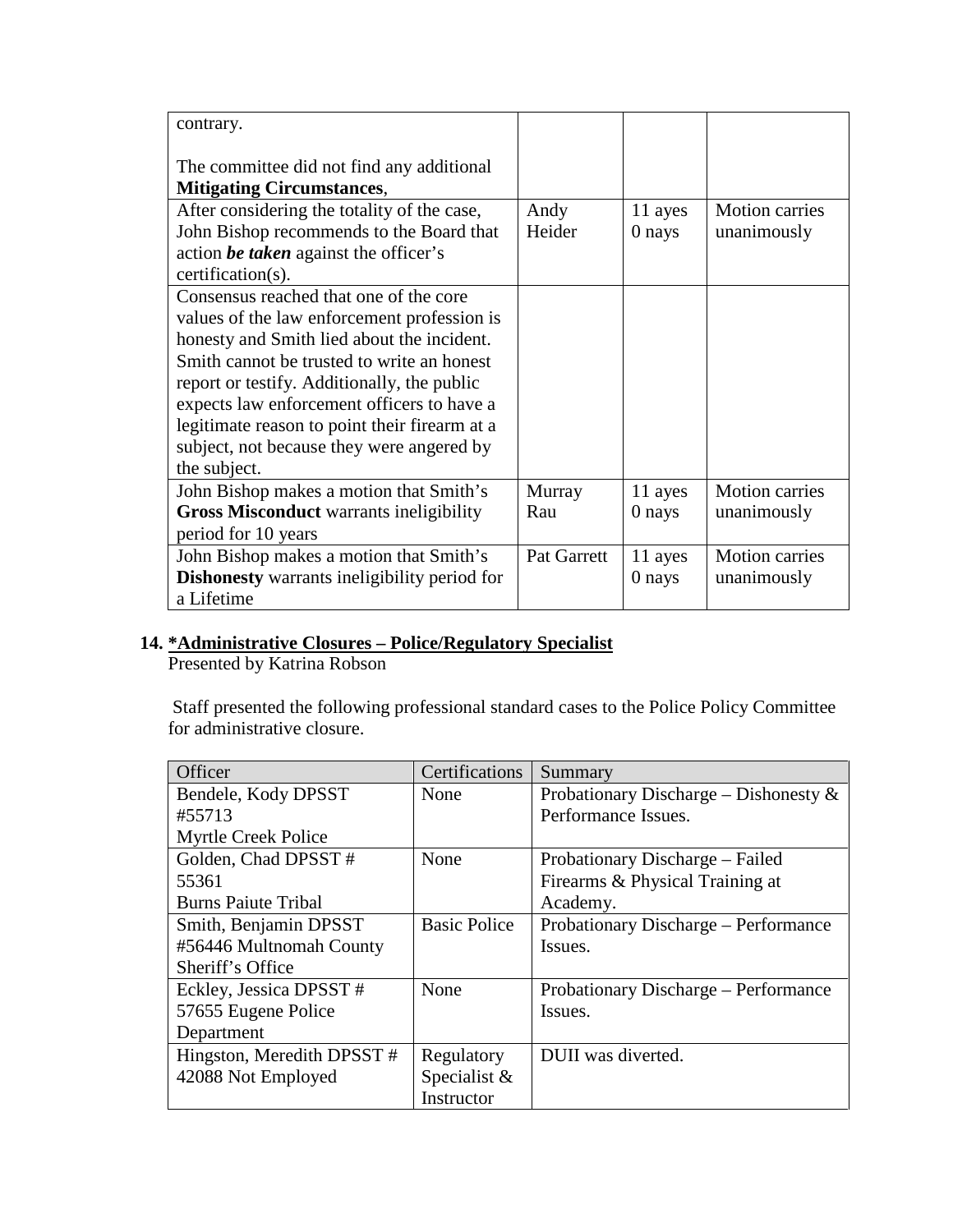| Douglas, Andrew DPSST #   | Basic &      | Minor in Possession of Alcohol that  |
|---------------------------|--------------|--------------------------------------|
| 51224 Springfield Police  | Intermediate | occurred in 20016. Only              |
| Department                |              | arrest/conviction.                   |
| Wallace, Matthew DPSST #  | None         | Probationary Discharge – Dishonesty. |
| 55615 Douglas County      |              |                                      |
| Sheriff's Office          |              |                                      |
| Zepeda-Leos, Martin DPSST | None         | Conviction was expunged in September |
| #57732 Tillamook County   |              | 2017                                 |
| Sheriff's Office          |              |                                      |

• Murray Rau moved to approve the recommendations made by staff to administratively close the above listed cases. Scott Dillon seconded the motion. The motion carried unanimously.

# **15.** \***Citizen Complaints against Grant County Sheriff Palmer, Glenn DPSST #18276** Presented by Katrina Robson

Issue: From 2016 until 2017 DPSST received numerous citizen complaints alleging misconduct by Grant County Sheriff Glenn Palmer; DPSST stayed its review of these complaints until the conclusion of a criminal investigation being conducted by the Oregon Department of Justice (DOJ). On October 11, 2017, DPSST was notified that the DOJ closed their criminal case involving Sheriff Palmer stating they were unable to obtain concrete evidence of criminal misconduct.

A majority of the allegations contained in the complaints are related to Sheriff Palmer's management and operation of the Grant County Sheriff's Office; matters that are outside of the Board's and the DPSST's jurisdiction. After reviewing the remaining allegations and considering the findings of DOJ's exhaustive criminal investigation, staff does not believe that an independent investigation would uncover any additional information related to Sheriff Palmer's conduct. Absent charges, staff does not believe that the DPSST would be able to demonstrate the objectively reasonable basis required to initiate administrative proceedings against Sheriff Palmer's Basic, Intermediate, Advanced, Supervisory, Management or Executive Police Certifications.

Given this evaluation staff is recommending that no further action be taken.

For the record Renn Canon and Brian Wolfe recused themselves due to a conflict of *interest.*

• Murray Rau affirmed the recommendation to staff that no further action be taken. John Teague seconded the motion. The motion carried with two recusals.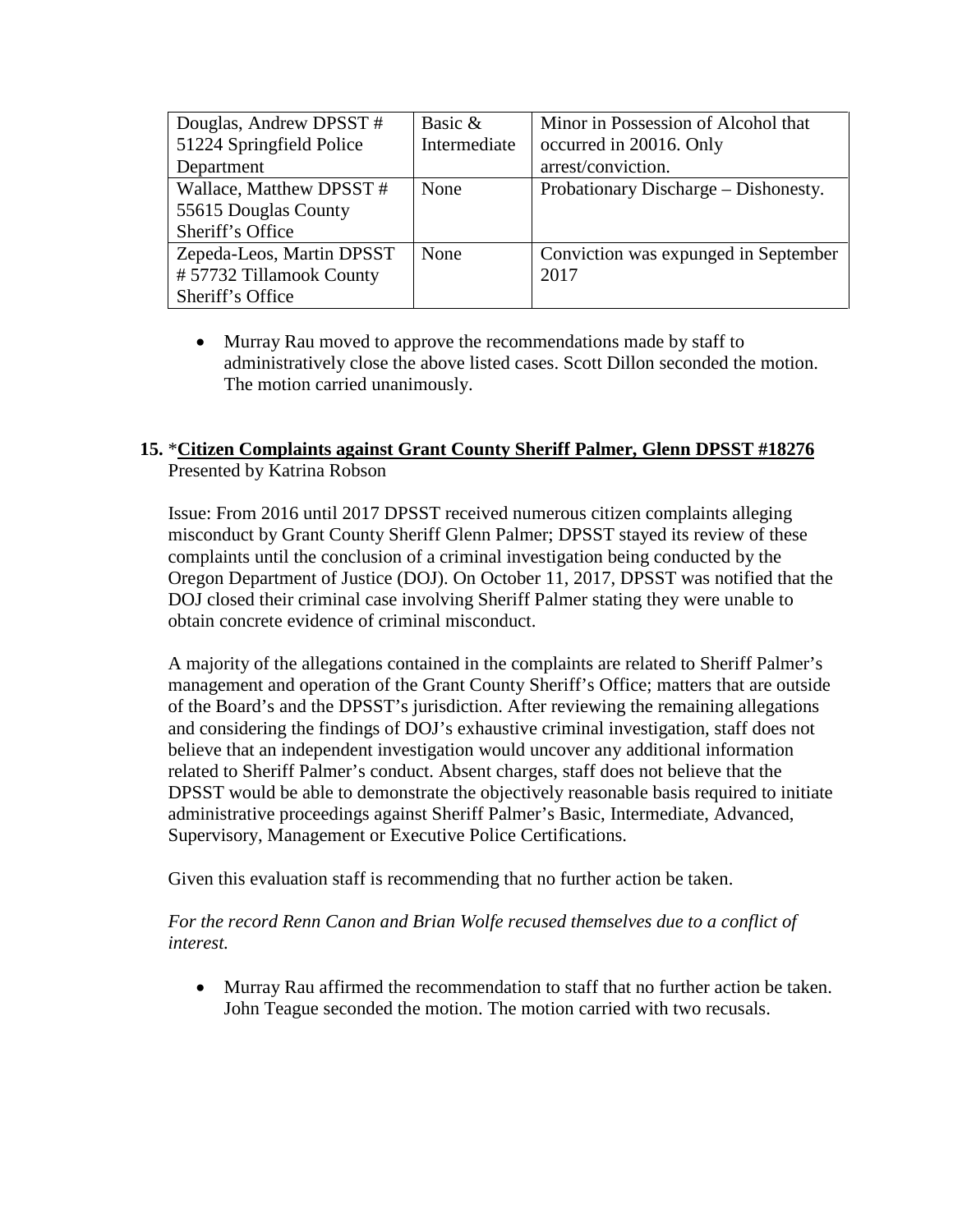# **16. Department Update**

#### *Linsay Hale Reported***:**

- $\circ$  Effective January 1<sup>st</sup> recruitment will open to add a public member to each policy committee. Staff is working on the recruitment process.
- o The Board approved a recent change in the reporting process on the F-4 Personnel Action form. The F-4 form will be split into two forms allowing agencies to provide more clarification on how an individual is being reported as separated. This will ensure that DPSST is handling the information appropriately for professional standards reviews.
- o We continue to work through the public records and transparencies issues to increase the transparency. Staff is managing the records and working diligently to provide precise and accurate information so the members of the policy committees can make informed recommendations that will be forwarded to the Board.

#### *Mike Leloff Reported:*

- o Staff will be sending out a survey monkey to agencies to get a feel for what their training needs are. Staff is looking at the process of hiring new trainers to keep up with the retirement increase.
- o Mike Herbes, the Regional Trainer Coordinator from LaGrande, OR will be retiring after 30 years of service with DOC and DPSST at the end of the month. Mark Fortnier, the Regional Firearms Coordinator, will also be retiring after serving 12 years with DPSST effective January 1, 2018.

#### *Eriks Gabliks Reported:*

- o The Mental Health Crisis Response Work Group that was formed by the Oregon Association of Chiefs of Police and the Oregon State Sheriffs Association has completed its work. Co-chairs, Chief Jim Ferraris of the Woodburn Police Department, and Undersheriff Troy Clausen of the Marion County Sheriff's Office, guided the work of two sub-committees that included more than 30 participants from over two dozen agencies including law enforcement, fire, EMS, 9-1-1, mental health providers, community partners, and others from around the state. The final documents of the work group have been posted on the Oregon Knowledge Bank and are available for all to access at <http://okb.oregon.gov/portfolio-item/mh-and-crisis-response/>
- o DPSST is working with a group of public safety chaplains who are interested in creating a public safety chaplains academy in Oregon. DPSST has offered to host the classes free of charge at the Oregon Public Safety Academy to help agencies defray costs for these dedicated volunteers.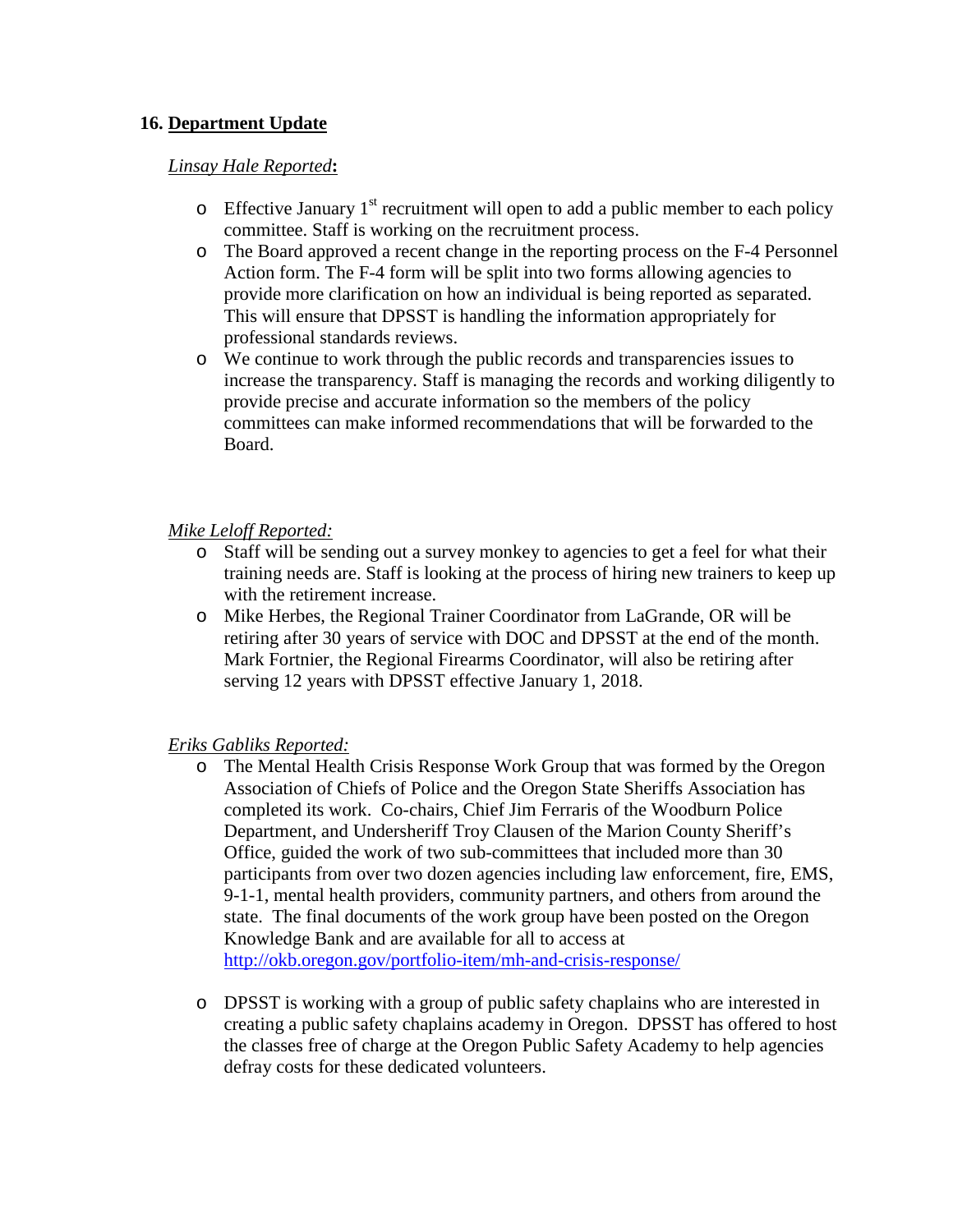- o The first phase of the Basic Police curriculum review has been completed but much more work is ahead. DPSST is the steward of Oregon's 16-week Basic Police Course which is used to provide entry-level training to city, county, state, tribal and university law enforcement officers. This course has served our state well for over a decade, and has had a number of updates over the years, buts it's time we take the course down to the frame and rebuild it to make sure its meeting the needs of law enforcement agencies statewide and the communities they serve. DPSST is seeking participants to help. DPSST wants to make sure that we have good representation from agencies statewide. This includes city, county, state, university and tribal agencies but also geographic, agency-size, rank, etc. We are looking for folks from every size agency and also different backgrounds such as command staff, trainers (skills, classroom, etc.), field training officers, community members, and others. If too many names are received, we may need to limit participation, but that is a problem we are glad to work through. DPSST wants to have statewide participation so we will cover travel expenses such as mileage, per diem and lodging. We will also make participation possible via teleconference. It would take too much time for a single committee to review the entire course so we are breaking it into segments. Curriculum groups will have meetings specifically to look at and update defined segments or areas of the basic course. The time commitment might be three meetings over three months, etc. The work of the curriculum groups is important to law enforcement agencies and communities around the state. Because of this, the work of the curriculum groups will have a three-part review process that will include our Center for Policing Excellence (CPE) Advisory Committee, the Board's Police Policy Committee, and final review and approval by the Board on Public Safety Standards and Training (BPSST). The entire process will easily take over a year to complete to make sure we have a solid product at the end.
- o Eriks, Training Division Director Mike Leloff, and Professional Standards Division Director Linsay Hale, recently traveled the state and conducted thirteen regional information sharing and listening sessions with our criminal justice stakeholders. The regional meetings were well attended, with 81 of our 208 agencies sending representatives. The feedback was very positive with the common theme statewide more feedback to agencies while students are in basic training classes.
- o DPSST continues to manage the enrollment of new hired officers by ensuring enough Basic Police classes are being offered. DPSST has shifted classes forward from the end of the biennium to address the hiring trends of partner agencies. As a result, DPSST asked the Board on Public Safety Standards and Training (BPSST) for permission to request additional Basic Police classes when the 2018 legislative session begins in February. DPSST will ask for additional classes to fill the back end of 2018 and the first two months of 2019. If the retirement and hiring trends continues, a similar request will be made when the